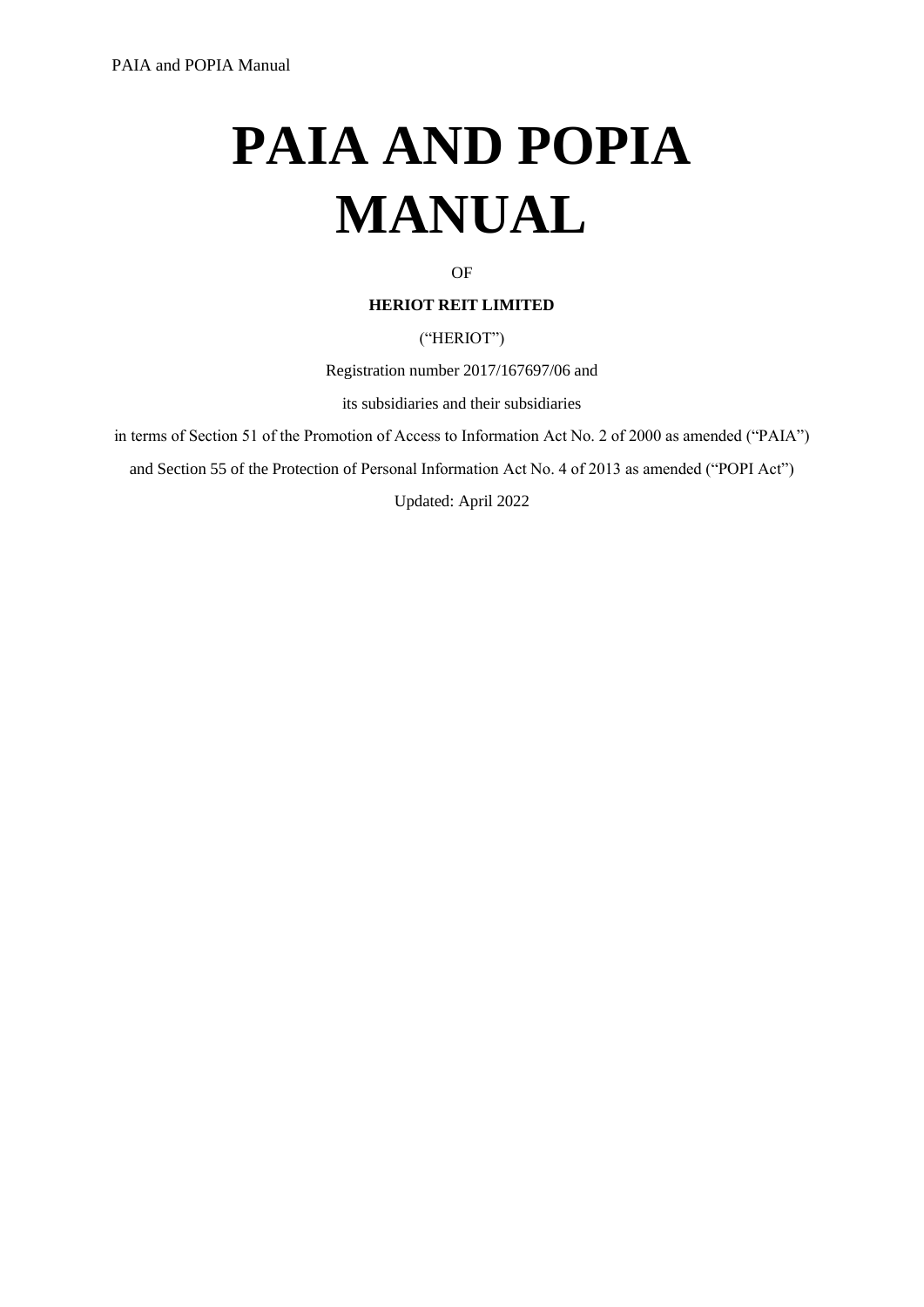#### **1. SCOPE**

#### <span id="page-1-0"></span>1.1. **Application**

Heriot and its subsidiaries (and their subsidiaries) conduct business in the real estate industry and provide rentable retail space, office property, residential property and industrial property to various clients.

For purposes of this Manual, Heriot and its subsidiaries (and the subsidiaries of Heriot's subsidiaries) will individually and collectively be referred to as "the Group". In the circumstances, the following entities are covered by this Manual are:

| <b>ENTITY NAME</b>                        | <b>REGISTRATION NUMBER</b> |
|-------------------------------------------|----------------------------|
| 60 Adderley (Pty) Ltd                     | 2016/253042/07             |
| Bait Away Trading (Pty) Ltd               | 2002/009166/07             |
| Chasie Investments (Pty) Ltd              | 2011/0220                  |
| Crosize (Pty) Ltd                         | 2016/108348/07             |
| Fin Properties 107 (Pty) Ltd              | 1998/005904/07             |
| Fixtrade 605 (Pty) Ltd                    | 2000/00998/07              |
| Hagley 3865 (Pty) Ltd                     | 2018/528380/07             |
| Heriot Properties (Pty) Ltd               | 1998/003195/07             |
| Heriot Properties International (Pty) Ltd | 1998/007886/07             |
| Heriot Properties (West) (Pty) Ltd        | 2000/003213/07             |
| HP10 Investments (Pty) Ltd                | 2017/029773/07             |
| Moditouch (Pty) Ltd                       | 2011/100158/07             |
| Phokeng Mall Proprietary Limited          | 2013/117424/07             |
| Tembisa Mall (Pty) Ltd                    | 2009/005916/07             |
| Terrace Drive Properties 34 (Pty) Ltd     | 2007/033748/07             |
| The Heriot Trust 1                        | IT1105/09                  |
| The Heriot Trust No.3                     | IT1104/09                  |
| Tiger Stripes Investments 31 (Pty) Ltd    | 2002/009166/07             |

#### 1.2. **Purpose**

The purpose of this document is to serve as the Manual for the Group as required in terms of Section 51 of the Promotion of Access to Information Act No: 2 of 2000 ("PAIA") in order to promote the right of access to information, giving effect to the constitutional right in terms of section 32 of the Constitution of the Republic of South Africa Act No: 108 of 1996 ("the Constitution"). Section 9 of PAIA limits the right to access information, such justifiable limitations includes commercial confidentiality, good governance and the protection of Personal Information as prescribed by the Protection of Personal Information Act No: 4 of 2013 ("POPIA"). This Manual sets out the responsibilities of the Group's Information Officer, who will take up the duties mandated in PAIA and POPIA, to ensure compliance with PAIA and POPIA. This Manual provides a reference to the Records held by the Group and the procedures that need to be followed to request access to such Records.

#### **2. DEFINITIONS**

The following definitions are used in this Manual:-

- 2.1. **"Conditions for Lawful Processing"** the conditions for the lawful Processing of Personal Information as fully set out in chapter 3 of POPIA;
- 2.2. **"Data Subject"**  the natural or juristic person to whom the Personal Information relates;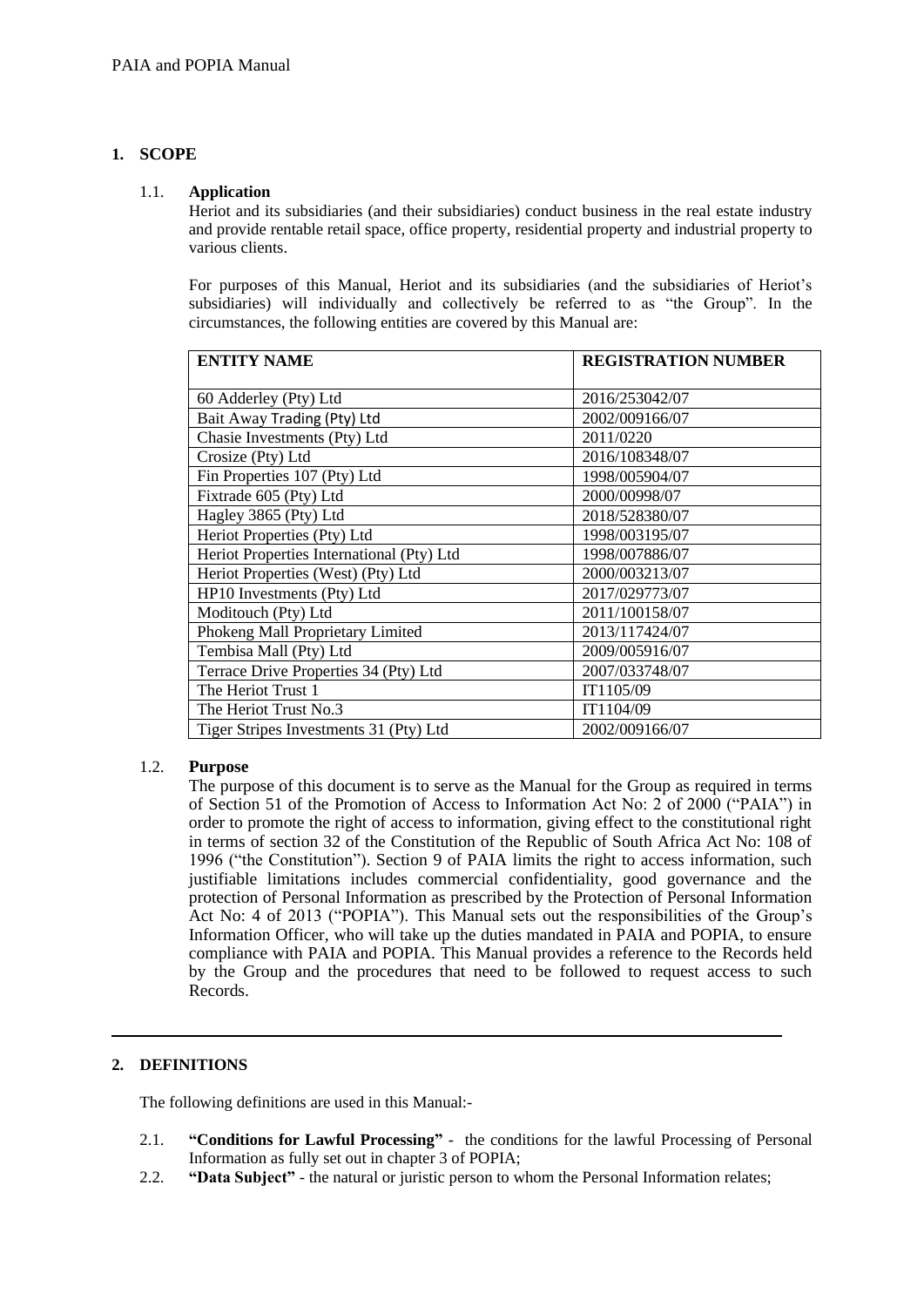- 2.3. **"Group" –** Heriot REIT Limited (registration number: 2017/167697/06), a company registered and incorporated with limited liability in accordance with the company laws of the Republic of South Africa together with the subsidiaries as specified in [1.1](#page-1-0) above;
- 2.4. **"Information Officer"**  Heriot's Chief Executive as referred to in claus[e 3.2;](#page-2-0)
- 2.5. **"Manual"** this manual prepared in accordance with section 51 of PAIA and regulation 4(1) (d) of the POPIA Regulations;
- 2.6. **"PAIA"**  Promotion of Access to Information Act No. 2 of 2000, as amended from time to time including the regulations promulgated in terms of PAIA;
- 2.7. **"POPIA"**  the Protection of Personal Information Act, No. 4 of 2013;
- 2.8. **"Personal Information"** the information relating to an unidentifiable, living, natural person, or an identifiable, existing juristic person, as defined in POPIA;
- 2.9. **"Processing"**  has the meaning ascribed thereto in section 1 of POPIA;
- 2.10. **"Responsible Party"**  has the meaning ascribed thereto in section 1 of POPIA;
- 2.11. **"Record"**  has the meaning ascribed thereto in section 1 of PAIA and includes Personal Information;
- 2.12. **"Republic**" the Republic of South Africa;
- 2.13. **"Requester"**  has the meaning ascribed thereto in section 1 of PAIA; and
- 2.14. **"Request for Access"**  has the meaning ascribed thereto in section 1 of PAIA.

Capitalised terms used in this Manual have the meanings ascribed thereto in section 1 of POPIA and PAIA as the context specifically requires, unless otherwise defined herein.

#### <span id="page-2-1"></span>**3. GROUP DETAILS: SECTION 51(1)(A) OF PAIA AND CONTACT DETAILS OF THE INFORMATION OFFICER**

3.1. The details of the Group are as follows:

| Physical address  | Suite 1 Ground Floor, 3 Melrose Boulevard, Melrose<br>Arch 2196, Johannesburg |
|-------------------|-------------------------------------------------------------------------------|
| Postal address:   | P.O. Box 652737 Benmore 2010                                                  |
| Telephone number: | 011 684 1570                                                                  |
| Fax number        | 011 684 1131                                                                  |

<span id="page-2-0"></span>3.2. The Information Officer's contact details are as follows:

| <b>Chief Executive</b><br>Officer | <b>Richard Herring</b>                                                        |
|-----------------------------------|-------------------------------------------------------------------------------|
| Physical address                  | Suite 1 Ground Floor, 3 Melrose Boulevard, Melrose Arch<br>2196, Johannesburg |
| Postal address                    | P.O. Box 652737 Benmore 2010                                                  |
| email address:                    | rherring@heriot.co.za                                                         |
| Fax number                        | 011 684 1131                                                                  |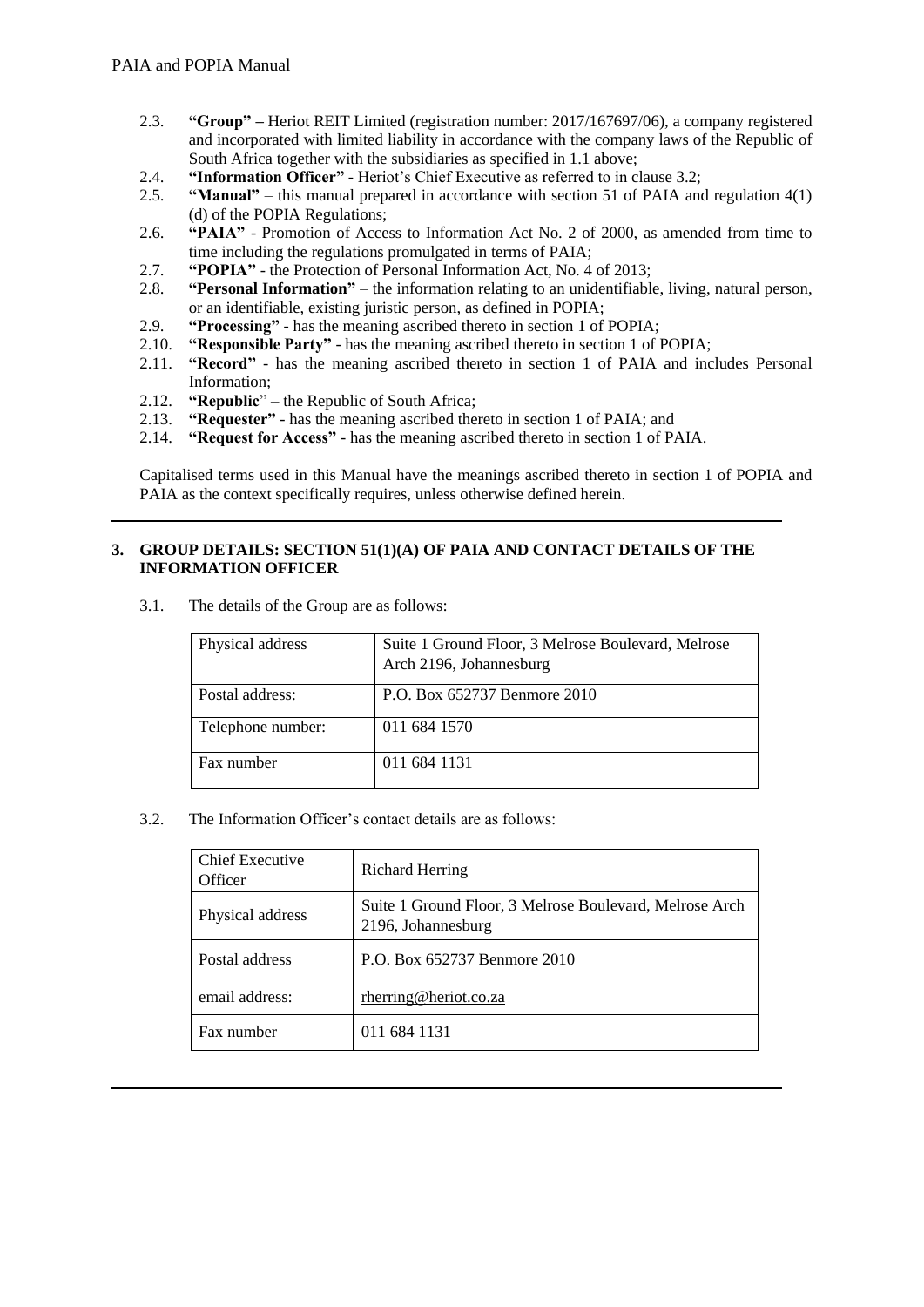#### **4. PAIA: SECTION 51 (1)(B)**

- 4.1. PAIA grants a Requester access to Records of a private body, if the Record is required for the exercise or protection of any rights. If a public body lodges a request, the public body must be acting in the public interest.
- 4.2. Requests in terms of PAIA shall be made in accordance with the prescribed procedures, at the rates provided. The forms and tariffs are dealt with in paragraph[s 8](#page-6-0) and [12](#page-9-0) of this Manual.
- 4.3. Section 23 of POPIA (read with sections 18 and 53 of PAIA), grants a Data Subject (a customer, employee or third party) a right to request confirmation of Records containing their Personal Information being held by the Group, which confirmation shall be provided free of charge. The Requester can subsequently request a copy of the Record or a description of the Personal Information contained within the Record, subject to the fees prescribed by PAIA.
- 4.4. Requesters are referred to the Guide in terms of Section 10 of PAIA which has been compiled by the South African Human Rights Commission ("SAHRC"), which contains information for the purposes of exercising Constitutional Rights. The Guide is available from the SAHRC or at their website at [http://www.sahrc.org.za.](http://www.sahrc.org.za/)
- 4.5. The contact details of the SAHRC are:

Physical Address: The South African Human Rights Commission Braampark Forum 3 33 Hoofd Street Braamfontein, Johannesburg Postal Address Private Bag X2700 Houghton, 2041 Telephone +27 11 877 3600 Fax +27 11 403 0668 Website address [www.sahrc.org.za](http://www.sahrc.org.za/)

#### **5. SUBJECTS AND CATEGORIES OF RECORDS AVAILABLE ONLY ON REQUEST TO ACCESS IN TERMS OF PAIA (SECTION 51(1) (e))**

<span id="page-3-0"></span>5.1. Records held by the Group

For the purposes of this clause [5.1,](#page-3-0) "Personnel" refers to any person who works for, or provides services to, or on behalf of the Group and receives or is entitled to receive remuneration and any other person who assist in carrying out or conducting the business of the Group. This includes, without limitation, directors (executive and non-executive), all permanent, temporary and part-time staff, as well as contract workers. This clause serves as a reference to the categories of information that the Group holds. The information is classified and grouped according to Records relating to the following subjects and categories:

| <b>SUBJECT</b>               | <b>CATEGORY</b>                                |
|------------------------------|------------------------------------------------|
| <b>Companies Act Records</b> | $\bullet$ All trust deeds;                     |
|                              | Documents of Incorporation;                    |
|                              | Index of names of Directors;                   |
|                              | Memorandum of Incorporation;                   |
|                              | Minutes of meetings of the Board of Directors; |
|                              | Minutes of meetings of Shareholders;           |
|                              | Proxy forms;                                   |
|                              | Register of directors' shareholdings;          |
|                              | Share certificates;                            |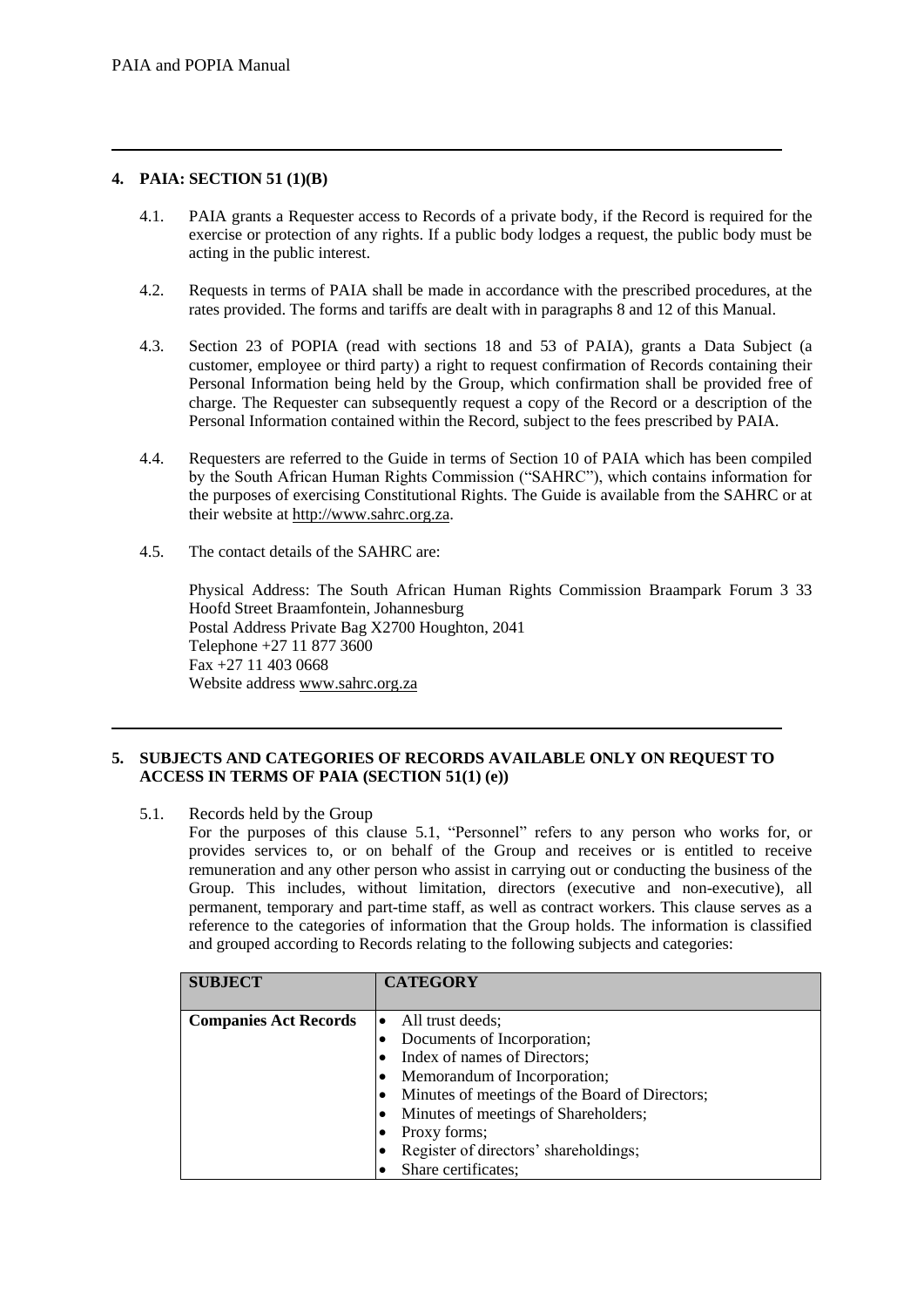|                                      | Share Register and other statutory registers and/or records<br>$\bullet$  |
|--------------------------------------|---------------------------------------------------------------------------|
|                                      | and/or documents;                                                         |
|                                      | Special resolutions/Resolutions passed at General meetings;<br>٠          |
|                                      | Records relating to the appointment of:                                   |
|                                      | Auditors:<br>$\circ$                                                      |
|                                      | Directors;<br>O                                                           |
|                                      | Prescribed Officer;<br>O                                                  |
|                                      | Trustees; and<br>O                                                        |
|                                      | Secretary<br>O                                                            |
| <b>Financial Records</b>             | <b>Accounting Records;</b>                                                |
|                                      | <b>Annual Financial Reports;</b><br>٠                                     |
|                                      | <b>Annual Financial Statements;</b>                                       |
|                                      | Asset Registers;                                                          |
|                                      | <b>Bank Statements;</b><br>٠                                              |
|                                      | Banking details and bank accounts;<br>٠                                   |
|                                      | <b>Banking Records;</b><br>٠                                              |
|                                      | Debtors / Creditors statements and invoices;<br>٠                         |
|                                      | General ledgers and subsidiary ledgers;<br>٠                              |
|                                      | General reconciliation;<br>٠                                              |
|                                      | Invoices;<br>٠                                                            |
|                                      | Paid Cheques;<br>٠                                                        |
|                                      | Policies and procedures;<br>٠                                             |
|                                      | Rental Agreements; and                                                    |
|                                      | <b>Tax Returns</b>                                                        |
| <b>Income Tax Records</b>            | PAYE Records;<br>$\bullet$                                                |
|                                      | Documents issued to employees for income tax purposes;<br>٠               |
|                                      | Records of payments made to SARS on behalf of employees;<br>٠             |
|                                      | All other statutory compliances:                                          |
|                                      | <b>VAT</b><br>$\circ$                                                     |
|                                      | <b>Regional Services Levies</b><br>$\circ$                                |
|                                      | <b>Skills Development Levies</b><br>O                                     |
|                                      | UIF<br>$\circ$                                                            |
|                                      | Workmen's Compensation<br>O                                               |
| <b>Personnel</b><br><b>Documents</b> | Address Lists;<br>$\bullet$                                               |
| and Records                          | Disciplinary Code and Records;<br>$\bullet$                               |
|                                      | Employee benefits arrangements rules and records;<br>$\bullet$            |
|                                      | <b>Employment Contracts;</b><br>$\bullet$                                 |
|                                      | Forms and Applications;<br>$\bullet$                                      |
|                                      | Grievance Procedures;<br>$\bullet$                                        |
|                                      | Leave Records;<br>$\bullet$                                               |
|                                      | Medical Aid Records;<br>$\bullet$                                         |
|                                      | Payroll reports;<br>$\bullet$                                             |
|                                      | Safety, Health and Environmental records;<br>$\bullet$                    |
|                                      | Salary Records;<br>$\bullet$                                              |
|                                      | Standard letters and notices<br>$\bullet$                                 |
|                                      | Training Manuals; and<br>$\bullet$                                        |
|                                      | Training Records.<br>$\bullet$                                            |
| Procurement                          | Standard Terms and Conditions for supply of services and<br>$\bullet$     |
|                                      | products;                                                                 |
|                                      | Contractor, client and supplier agreements;<br>$\bullet$                  |
|                                      | Lists of suppliers, products, services and distribution; and<br>$\bullet$ |
|                                      | Policies and Procedures.<br>$\bullet$                                     |
| Leasing                              | <b>Tenant Details</b><br>$\bullet$                                        |
|                                      | Tenant application information<br>$\bullet$                               |
| <b>Marketing Department</b>          | Advertising and promotional material                                      |
|                                      | $\bullet$                                                                 |
| <b>Risk Management</b><br>and        | Audit reports;                                                            |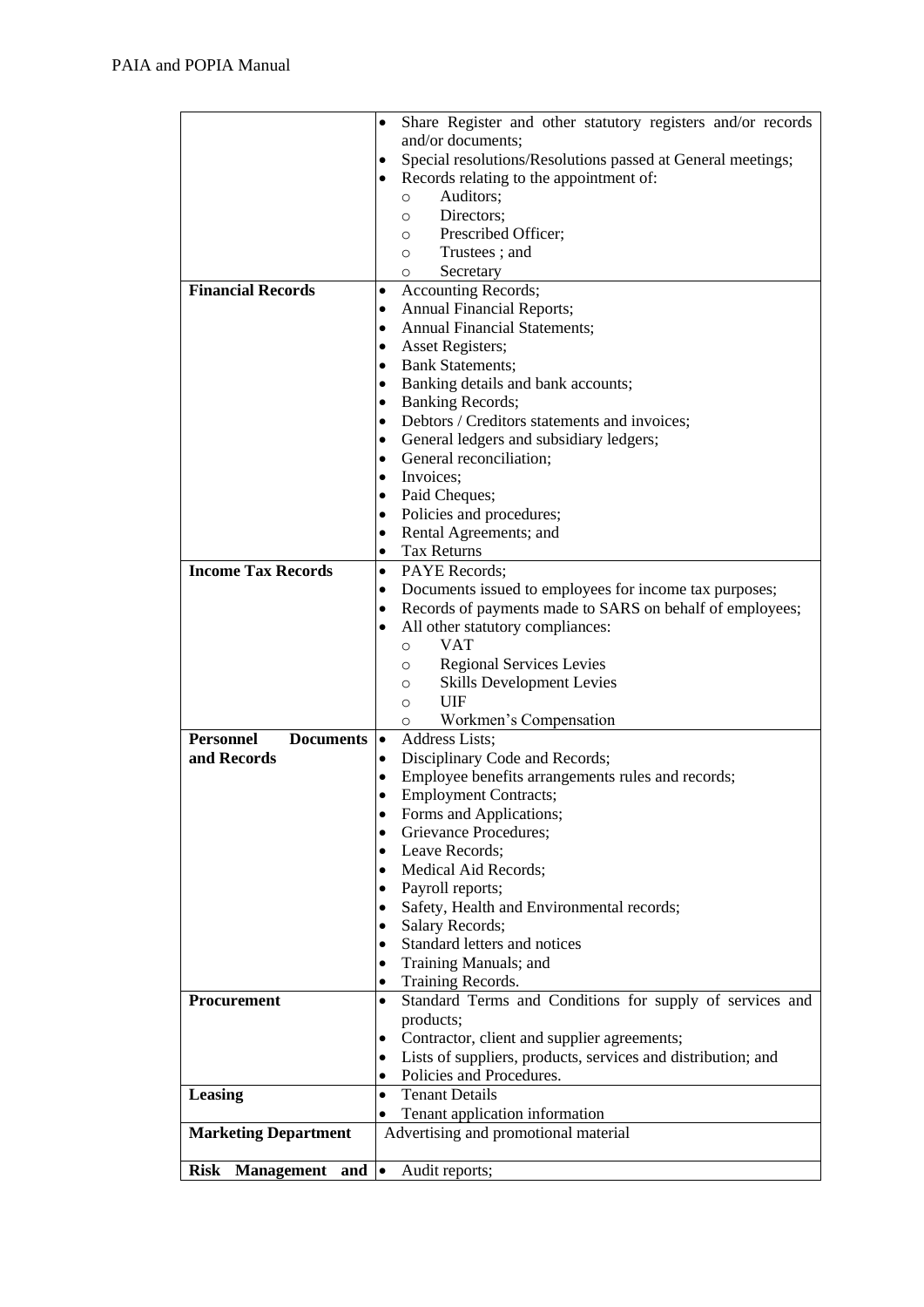| <b>Audit</b>                    | Risk management frameworks; and                                            |  |  |  |  |  |
|---------------------------------|----------------------------------------------------------------------------|--|--|--|--|--|
|                                 | Risk management plans.<br>$\bullet$                                        |  |  |  |  |  |
| Safety,<br>and<br><b>Health</b> | Complete Safety, Health and Environment Risk Assessment<br>$\bullet$       |  |  |  |  |  |
| <b>Environment</b>              | <b>Environmental Managements Plans</b><br>٠                                |  |  |  |  |  |
|                                 | Inquiries, inspections, examinations<br>by environmental<br>$\bullet$      |  |  |  |  |  |
|                                 | authorities                                                                |  |  |  |  |  |
| <b>IT</b>                       | Computer / mobile device usage policy documentation;<br>$\bullet$          |  |  |  |  |  |
|                                 | Disaster recovery plans;<br>$\bullet$                                      |  |  |  |  |  |
|                                 | Hardware asset registers;                                                  |  |  |  |  |  |
|                                 | Information security policies/standards/procedures;                        |  |  |  |  |  |
|                                 | Information technology systems and user manuals                            |  |  |  |  |  |
|                                 | Information usage policy documentation;                                    |  |  |  |  |  |
|                                 | Project implementation plans;                                              |  |  |  |  |  |
|                                 | Software licensing; and                                                    |  |  |  |  |  |
|                                 | System documentation and manuals                                           |  |  |  |  |  |
| <b>Social</b><br>Corporate      | CSR schedule of projects/record of organisations that receive<br>$\bullet$ |  |  |  |  |  |
| <b>Responsibility (CSR)</b>     | funding;                                                                   |  |  |  |  |  |
|                                 | Reports, books, publications and general information related               |  |  |  |  |  |
|                                 | to CSR spend;                                                              |  |  |  |  |  |
|                                 | Records and contracts of agreement with funded organisations               |  |  |  |  |  |

5.2. Please note that the accessibility of the Records may be subject to the grounds of refusal set out in this Manual. Amongst other, Records deemed confidential on the part of a third party, will necessitate permission from the third party concerned, in addition to normal requirements, before the Group will consider access.

#### **6. RECORDS AVAILABLE WITHOUT A REQUEST TO ACCESS IN TERMS OF PAIA**

- 6.1. Records of a public nature, typically those disclosed on the Group's website and in its various annual reports, may be accessed without the need to submit a formal application.
- 6.2. Other non-confidential Records, such as statutory Records maintained at CIPC, may also be accessed without the need to submit a formal application, however, please note that an appointment to view such Records will still have to be made with the Information Officer.

#### **7. DESCRIPTION OF RECORDS OF THE GROUP WHICH ARE AVAILABLE IN ACCORDANCE WITH OTHER LEGISLATION (SECTION 51(1)(d))**

Where applicable to its operations, the Group also retains Records and documents in terms of the legislation below. Unless disclosure is prohibited in terms of legislation, regulations, contractual agreement or otherwise, Records that are required to be made available in terms of these acts shall be made available for inspection by interested parties in terms of the requirements and conditions of PAIA; the below mentioned legislation and applicable internal policies and procedures, should such interested parties be entitled to such information. A request to access must be made in accordance with the provisions of PAIA.

- 7.1. Basic Conditions of Employment Act, No 75 of 1997;
- 7.2. Broad- Based Black Economic Empowerment Act, No 75 of 1997;
- 7.3. Companies Act, No 71 of 2008;
- 7.4. Compensation for Occupational Injuries & Diseases Act, 130 of 1993;
- 7.5. Competition Act, No.71 of 2008;
- 7.6. Constitution of the Republic of South Africa 2008;
- 7.7. Consumer Protection Act, No 68 of 2008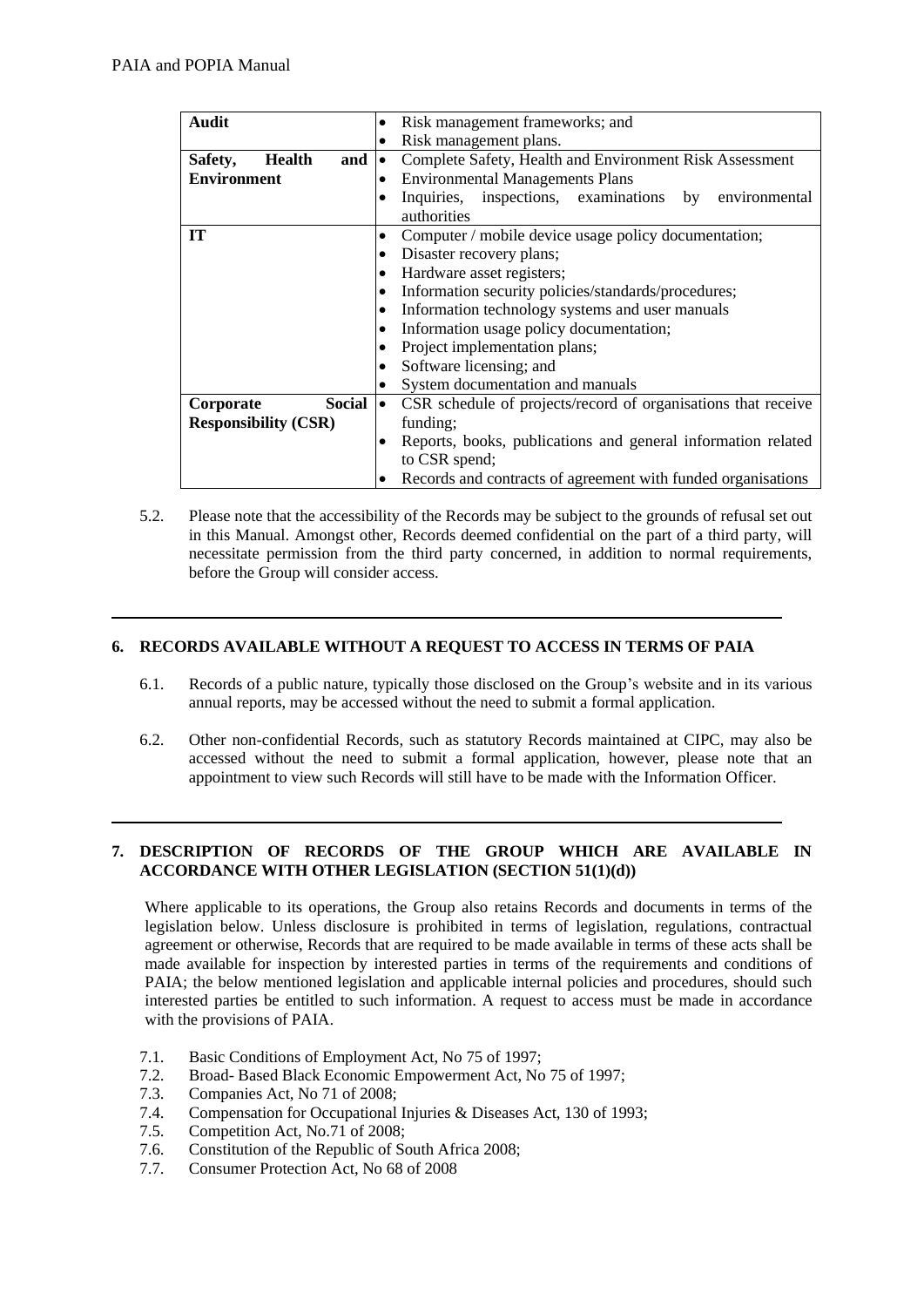- 7.8. Copyright Act, No 98 of 1978;
- 7.9. Electronic Communications and Transactions Act, No 25 of 2002;
- 7.10. Employment Equity Act, No 55 of 1998;
- 7.11. Financial Intelligence Centre Act, No 38 of 2001;
- 7.12. Financial Markets Act, No 19 of 2012;
- 7.13. Income Tax Act, No 58 of 1962;
- 7.14. Labour Relations Act, No 66 of 1995;
- 7.15. Occupational Health & Safety Act, No 85 of 1993;
- 7.16. Prescription Act, No 68 of 1969;
- 7.17. Prevention of Organised Crime Act, No 121 of 1998; x
- 7.18. Promotion of Access to Information Act, No 2 of 2000;
- 7.19. Protection of Personal Information Act, No. 4 of 2013;
- 7.20. Protected Disclosures Act, No, 26 of 2000;
- 7.21. Rental Housing Act, No 50 of 1999
- 7.22. Skills Development Levies Act No. 9 of 1999;
- 7.23. Unemployment Insurance Contributions Act 4 of 2002;
- 7.24. Unemployment Insurance Act No. 30 of 1966;
- 7.25. Value Added Tax Act 89 of 1991.

*\* Although we have used our best endeavours to supply a list of applicable legislation, it is possible that this list may be incomplete. Whenever it comes to our attention that existing or new legislation allows a Requester access on a basis other than as set out in PAIA, we shall update the list accordingly. If a Requester believes that a right of access to a Record exists in terms of other legislation listed above or any other legislation, the Requester is required to indicate what legislative right the request is based on, to allow the Information Officer the opportunity of considering the request in light thereof. It is further recorded that the accessibility of documents and Records may be subject to the grounds of refusal set out in this Manual.*

#### <span id="page-6-0"></span>**8. PROCESS OF REQUESTING INFORMATION NOT AUTOMATICALLY AVAILABLE**

- 8.1. The Requester must comply with all the procedural requirements contained in PAIA relating to the Request for Access to a Record.
- 8.2. The Requester must complete the prescribed form (See Annexure A), and submit same as well as payment of a request fee and a deposit (if applicable) to the Information Officer or the Deputy Information Officer at the postal or physical address, fax number or electronic mail address as noted in claus[e 3](#page-2-1) above.
- 8.3. The prescribed from must be filled in with sufficient information to enable the Information Officer to identify:<br>8.3.1. the Recor
	- the Record or Records requested; and
	- 8.3.2. the identity of the Requester.
- 8.4. The Requester should indicate which form of access is required and specify a postal address of fax number of the requester in the Republic.
- 8.5. The Requester must state that he/she requires the information in order to exercise or protect a right, and clearly state what the nature of the right is so to be exercised or protected. The Requester must clearly specify why the Record is necessary to exercise or protect such a right (section  $53(2)(d)$ ).
- 8.6. The Group will process the request within 30 (thirty) days, unless the Requester has stated special reasons to the satisfaction of the Information Officer that circumstances dictate that the above time periods not be complied with. Requesters must take note that in terms of PAIA, the 30 (thirty) day period mentioned hereinbefore may be extended for a further period of not more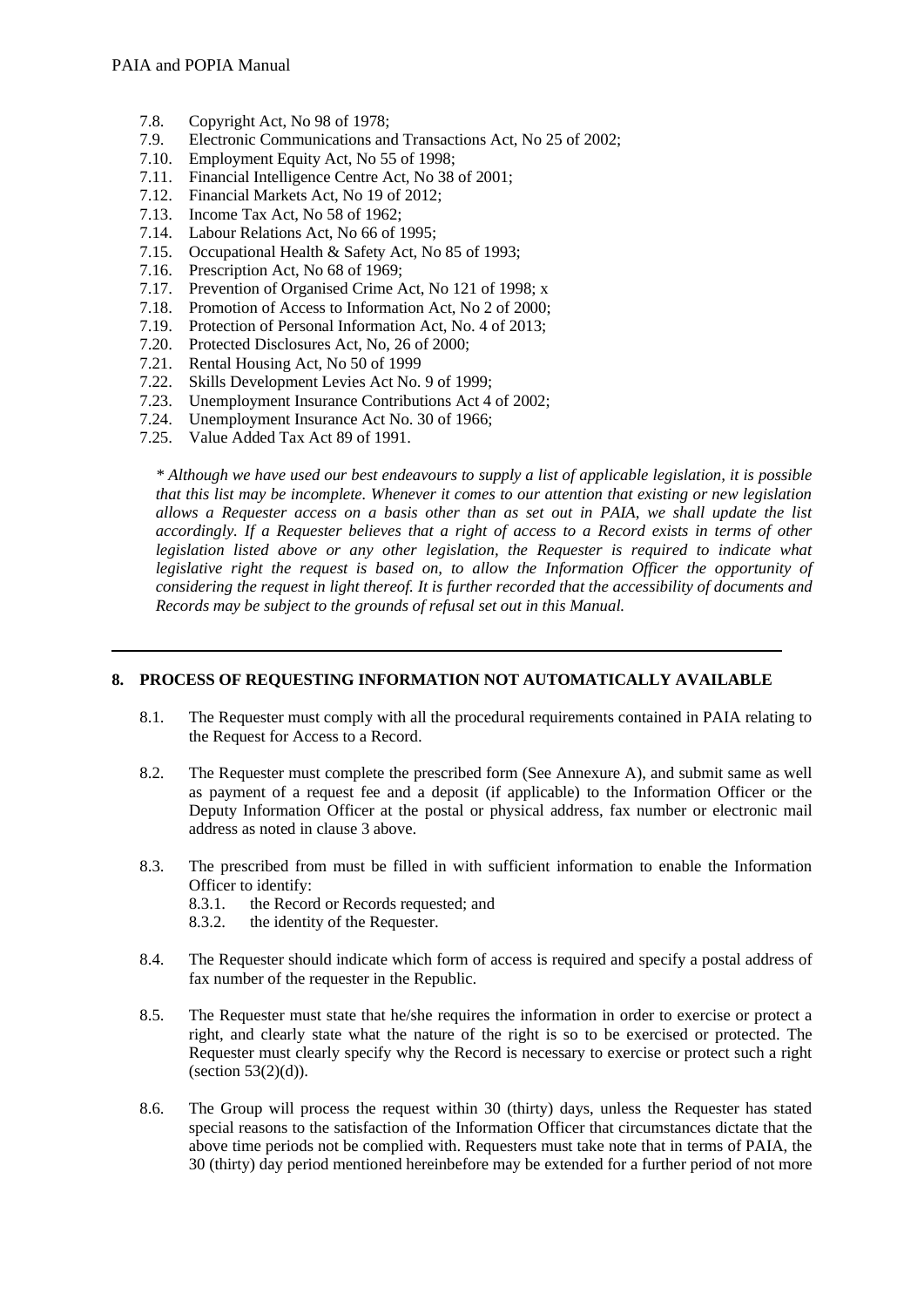than 30 (thirty) days under certain circumstances (details will be provided together with the notification of such extension).

- 8.7. The Requester shall be advised whether access is granted or denied in writing. If, in addition, the Requester requires the reasons for the decision in any other manner, the Requester will be obliged to state which manner and the particulars required.
- 8.8. If a request is made on behalf of another person, then the Requester must submit proof of the capacity in which the Requester is making the request to the reasonable satisfaction of the Information Officer (section 53(2)(f)).
- 8.9. If an individual is unable to complete the prescribed form because of illiteracy or disability, such a person may make the request orally.
- 8.10. The Requester must pay the prescribed fee, before any further Processing can take place.
- 8.11. All conditions as contained in this clause [8](#page-6-0) should be complied with, failing which the process will be delayed until the required information is provided. The prescribed time periods will not commence until the Requester has furnished all the necessary and required information. The Information Officer shall sever a Record, if possible, and grant only access to that portion requested and which is not prohibited from being disclosed.

#### **9. REFUSAL OF ACCESS TO RECORDS**

- 9.1. The Group may legitimately refuse to grant access to a requested Record that falls within a certain category. Grounds on which the Group may refuse include:
	- 9.1.1. Protecting Personal Information that the Group hold about a third person (who is a natural person), including a deceased person, from unreasonable disclosure;
	- 9.1.2. Protecting commercial information that the Group holds about a third party or the Group (for example trade secrets, financial, commercial, scientific or technical information that may harm the commercial or financial interests of the Group or the third party);
	- 9.1.3. If disclosure of the Record would result in a breach of a duty of confidence owed to a third party in terms of an agreement;
	- 9.1.4. If disclosure of the Record would endanger the life or physical safety of an individual;
	- 9.1.5. If disclosure of the Record would prejudice or impair the security of property or means of transport;
	- 9.1.6. If disclosure of the Record would prejudice or impair the protection of a person in accordance with a witness protection scheme;
	- 9.1.7. If disclosure of the Record would prejudice or impair the protection of the safety of the public;
	- 9.1.8. The Record is privileged from production in legal proceedings, unless the legal privilege has been waived;
	- 9.1.9. Disclosure of the Record (containing trade secrets, financial, commercial, scientific, or technical information) would harm the commercial or financial interests of the Group;
	- 9.1.10. Disclosure of the Record would put the Group at a disadvantage in contractual or other negotiations or prejudice it in commercial competition;
	- 9.1.11. The Record is a computer program which is owned by the Group and protected by copyright and intellectual property laws;
	- 9.1.12. The Record contains information about research being carried out or about to be carried out on behalf of a third party of the Group and/or
	- 9.1.13. Information not yet in the public domain;
	- 9.1.14. Requests for Records that are clearly frivolous or vexatious, or which involve an unreasonable diversion of resources.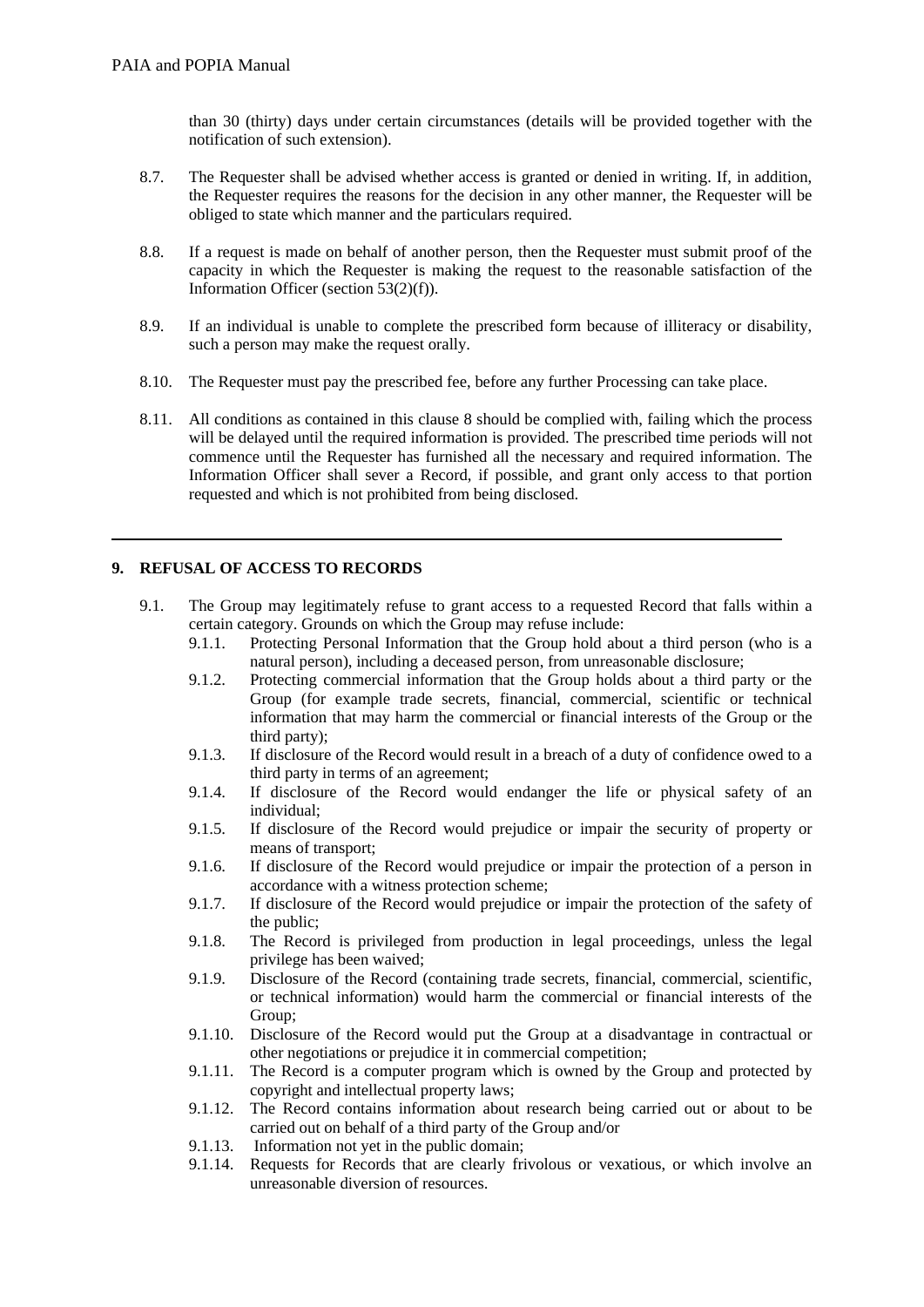- 9.2. All requests for information will be assessed on their own merits and in accordance with the applicable legal principles and legislation.
- 9.3. If a requested Record cannot be found or if the Record does not exist, the Information Officer shall, by way of an affidavit or affirmation, notify the Requester that it is not possible to give access to the requested Record. The affidavit or affirmation will include the steps that were taken to try and locate the Record. Such a notice will be regarded as a decision to refuse a Request for Access to the Record concerned for the purpose of PAIA. If the Record should later be found, the Requester shall be given access to the Record in the manner stipulated by the Requester in the prescribed form, unless the Information Officer refuses access to such Record.

#### **10. REMEDIES AVAILABLE WHEN THE GROUP REFUSES A REQUEST**

The Group does not have internal appeal procedures regarding the refusal of any requests. As such, the decision made by the Information Officer, is final. If a request is denied, the Requestor is entitled to apply to a court with appropriate jurisdiction, for relief.

#### **11. PRESCRIBED FEES (SECTION 51 (1)(f))**

- 11.1. PAIA provides for two types of fees, namely:
	- 11.1.1. A request fee, which is a form of administration fee to be paid by all Requesters except personal Requesters, before the request is considered and is not refundable; and
	- 11.1.2. An access fee, which is paid by all Requesters in the event that a Request for Access is granted. This fee is inclusive of costs involved by the private body in obtaining and preparing a Record for delivery to the Requester.
- 11.2. When the request is received by the Information Officer, such officer shall by notice require the Requester, other than a personal Requester, to pay the prescribed request fee, before further Processing of the request (section 54(1)).
- 11.3. If the search for the Record has been made and the preparation of the Record for disclosure, including arrangement to make it available in the requested form, requires more than the hours prescribed in the regulations for this purpose, the Information Officer shall notify the Requester to pay as a deposit the prescribed portion of the access fee which would be payable if the request is granted.
- 11.4. The Information Officer shall withhold a Record until the Requester has paid the fees as indicated below.
- 11.5. A Requester whose Request for Access to a Record has been granted, must pay an access fee that is calculated to include, where applicable, the request fee, the process fee for reproduction and for search and preparation, and for any time reasonably required in excess of the prescribed hours to search for and prepare the Record for disclosure including making arrangements to make it available in the request form.
- 11.6. If a deposit has been paid in respect of a Request for Access, which is refused, then the Information Officer concerned must repay the deposit to the Requester.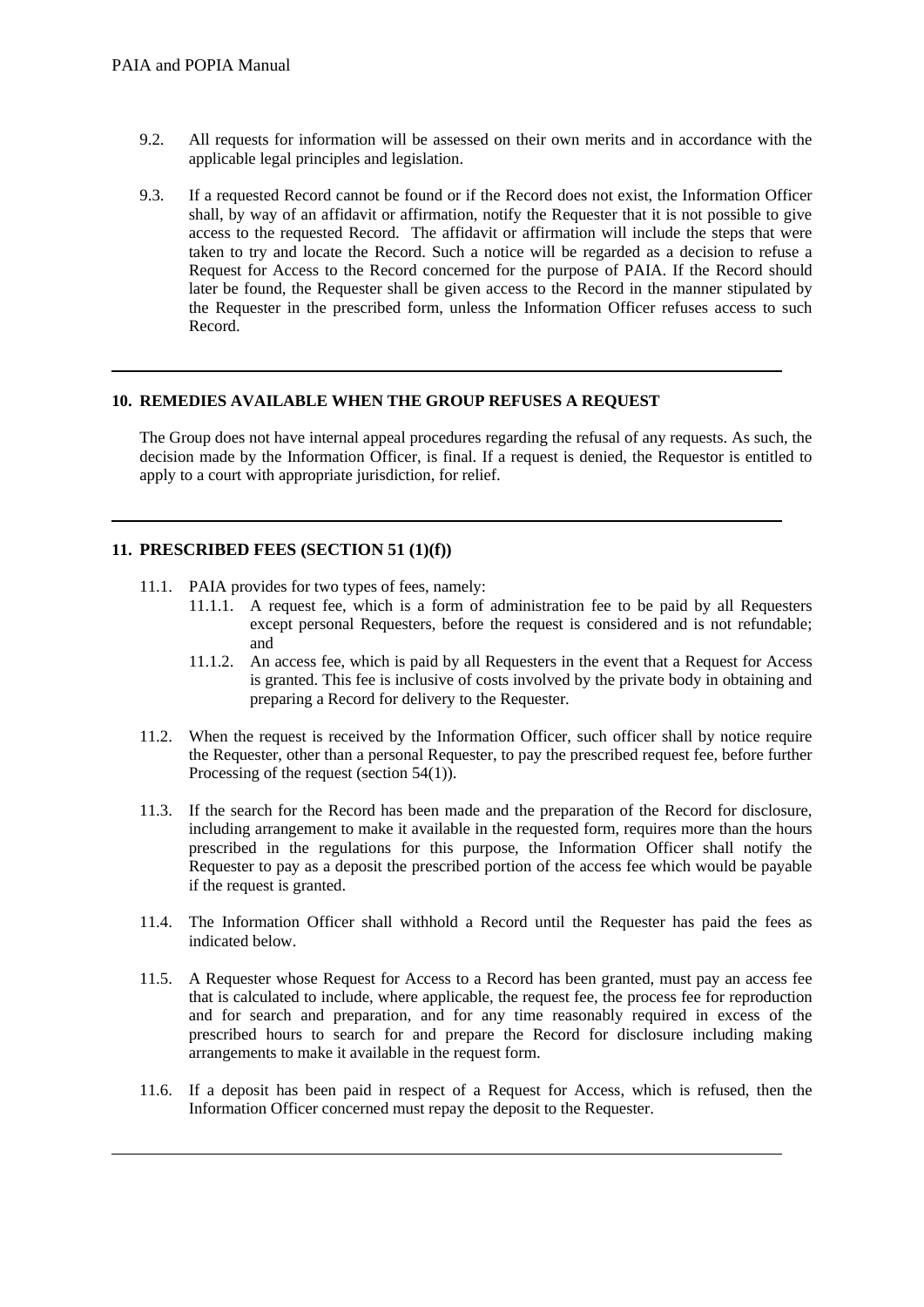#### <span id="page-9-0"></span>**12. FEES**

#### 12.1. **Reproduction Fees**

Where the Group has voluntarily provided the Minister with a list of categories of Records that will automatically be made available to any person requesting access thereto, the only charge that may be levied for obtaining such Records, will be a fee for reproduction of the Record in question

- 12.1.1. for every photocopy of an A4 size page or part thereof R1.10
- 12.1.2. for every printed copy of an A4-size page or part thereof R0.75
- 12.1.3. for a copy of a compact disc R70.00
- 12.1.4. for a transcript of visual images for an A4 size page or part thereof R50.00
- 12.1.5. for a copy of visual images R60.00
- 12.1.6. for a transcript of an audio Record, for an A4-size page or part thereof R20.00
- 12.1.7. for a copy of an audio Record R30.00.

#### 12.2. **Request Fees**

Where a Requester submits a Request for Access to information held by an institution on a person other than the Requester himself/herself, a request fee in the amount of R50,00 is payable up-front before the Group will further process the request received.

#### 12.3. **Access Fees**

An access fee is payable in all instances where a Request for Access to information is granted, except in those instances where payment of an access fee is specially excluded in terms of PAIA or an exclusion is determined by the Minister in terms of section 54(8). The applicable access fees which will be payable are:

- 12.3.1. for every photocopy of an A4 size page or part thereof R1.10
- 12.3.2. for every printed copy of an A4-size page or part thereof R0.75
- 12.3.3. for a copy of a compact disc R70.00
- 12.3.4. for a transcript of visual images for an A4 size page or part thereof R50.00
- 12.3.5. for a copy of visual images R60.00
- 12.3.6. for a transcript of an audio Record, for an A4-size page or part thereof R20.00
- 12.3.7. for a copy of an audio Record R30.00 per hour or part of an hour reasonably required for such search.

#### 12.4. **Deposits**

- 12.4.1. Where the institution receives a Request for Access to information held on a person other than the Requester himself/herself and the Information Officer upon receipt of the request is of the opinion that the preparation of the required Record of disclosure will take more than 6 (six) hours, a deposit is payable by the Requester.
- 12.4.2. The amount of the deposit is equal to 1/3 (one third) of the amount of the applicable access fee.

#### 12.5. Collection **Fees**

- 12.5.1. The initial "request fee" of R50,00 should be deposited into the Group's bank account and a copy of the deposit slip, application form and other correspondence / documents, forwarded to the Information Officer via e-mail.
- 12.5.2. The Information Officer will collect the initial "request fee" of applications received directly by the Information Officer via email.
- 12.5.3. All fees are subject to change as allowed for in PAIA and as a consequence such escalations may not always be immediately available at the time of the request being made. Requesters shall be informed of any changes in the fees prior to making a payment.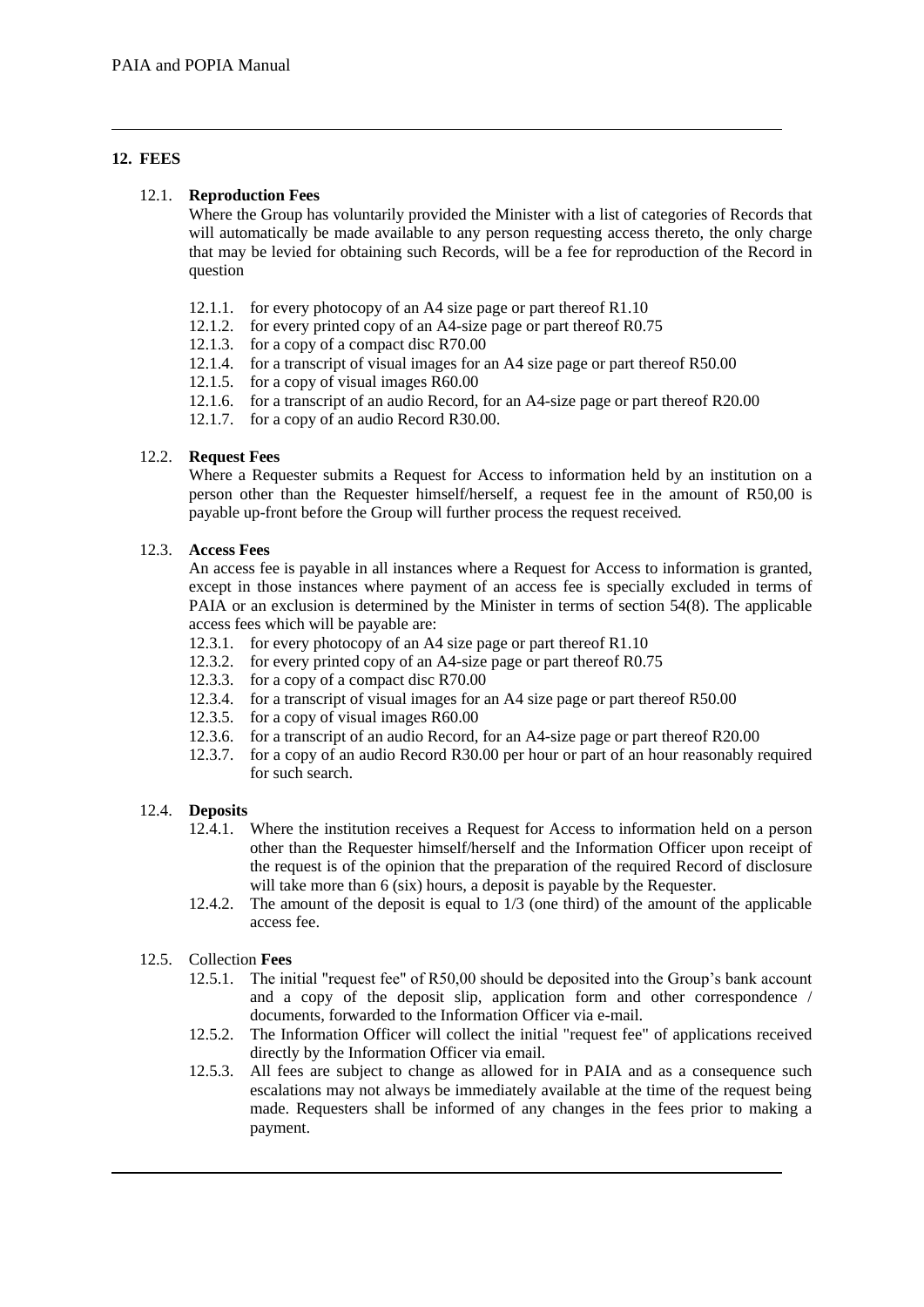#### **13. DECISIONS**

- 13.1. The Group will, within 30 (thirty) days of receipt of the request, decide whether to grant or decline the request and give notice with reasons (if required) to that effect.
- 13.2. The 30 (thirty) day period within which the Group has to decide whether to grant or refuse the request, may be extended for a further period of not more than (30) thirty days if the request is for a large number of information, or the request requires a search for information held at another office of the Group and the information cannot reasonably be obtained within the original 30 (thirty) day period.
- 13.3. The Group will notify the Requester in writing should an extension be sought

#### **14. PROTECTION OF PERSONAL INFORMATION**

#### 14.1. **Introduction**

- 14.1.1. Chapter 3 of POPIA provides for the minimum conditions for lawful "Processing" of "Personal Information" by a "Responsible Party" (as such terms are defined under POPIA). These conditions may not be derogated from unless specific exclusions apply as outlined in POPIA.
- 14.1.2. The Group requires Personal Information relating to both natural and legal persons in order to carry out its business and organisational functions. The manner in which this information is processed and the purpose for which it is processed is determined by the Group. Accordingly, the Group is a Responsible Party for the purposes of POPIA and will ensure that the Personal Information of a Data Subject, amongst other things as prescribed by POPIA:
	- 14.1.2.1. is processed lawfully, fairly and transparently. This includes the provision of appropriate information to Data Subjects when their data is collected by the Group, in the form of privacy or data collection notices. The Group must also have a legal basis (for example, but not limited to, consent) to process Personal Information;
	- 14.1.2.2. is processed only for the purposes for which it was collected;
	- 14.1.2.3. will not be processed for a secondary purpose unless that Processing is compatible with the original purpose;
	- 14.1.2.4. is adequate, relevant and not excessive for the purposes for which it was collected;
	- 14.1.2.5. is accurate and kept up to date;
	- 14.1.2.6. will not be kept for longer than necessary;
	- 14.1.2.7. is processed in accordance with integrity and confidentiality principles this includes physical and organisational measures to ensure that Personal Information, in both physical and electronic form, is subject to an appropriate level of security when stored, used and communicated by the Group, in order to protect against access and acquisition by unauthorised persons and accidental loss, destruction or damage;
	- 14.1.2.8. is processed in accordance with the rights of Data Subjects, where applicable.

#### 14.2. **Data Subject Rights**

Data Subjects have the right to: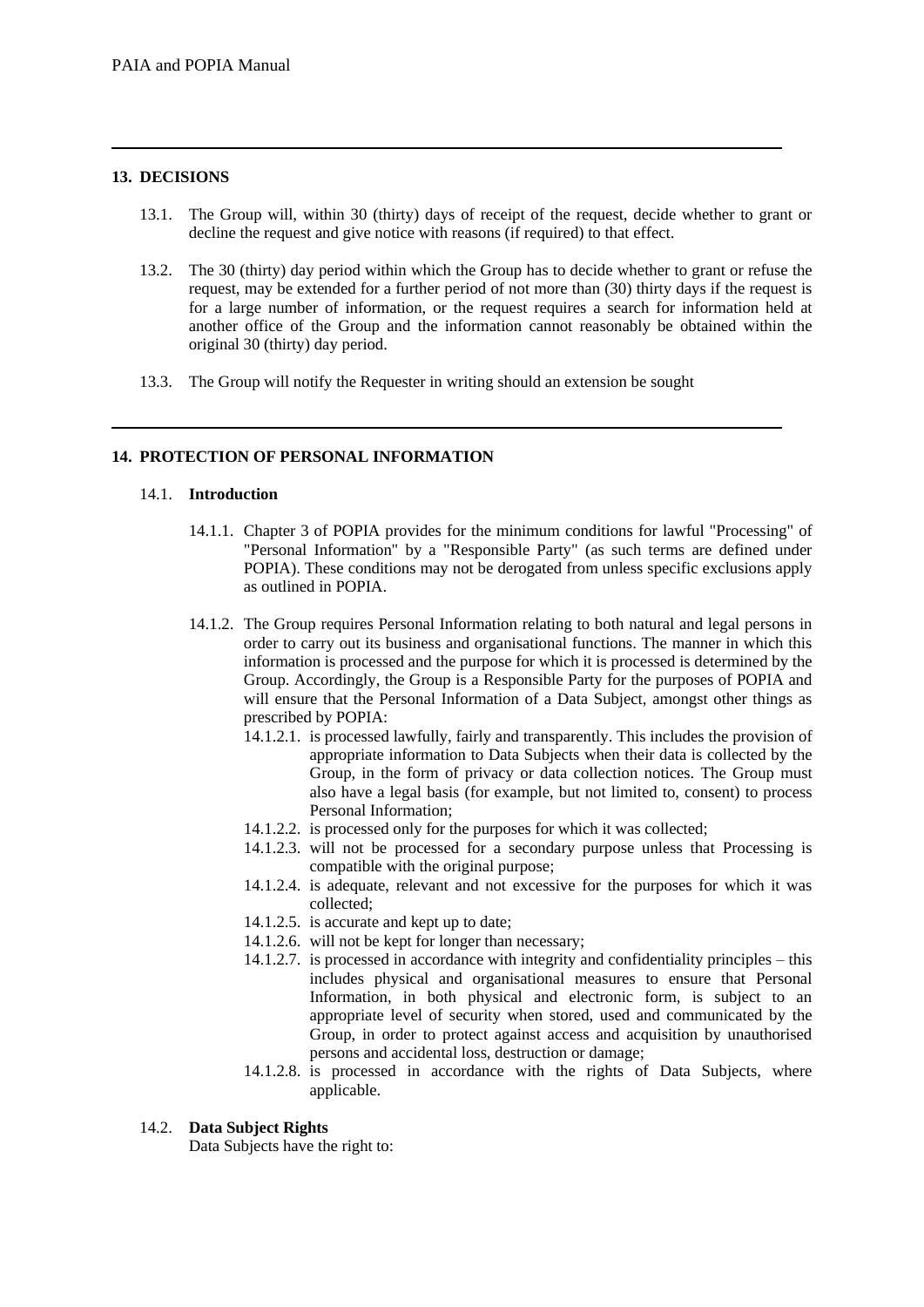- 14.2.1. be notified that their Personal Information is being collected by The Group. The Data Subject also has the right to be notified in the event of a data breach;
- 14.2.2. know whether The Group holds Personal Information about them and to access that information. Any request for information must be handled in accordance with the provisions of this PAIA Manual;
- 14.2.3. request the correction or deletion of inaccurate, irrelevant, excessive, out of date, incomplete, misleading or unlawfully obtained Personal Information;
- 14.2.4. object to The Group's use of their Personal Information and request the deletion of such Personal Information (deletion would be subject to the Group's Record keeping requirements);
- 14.2.5. object to the Processing of Personal Information for purposes of direct marketing by means of unsolicited electronic communications; and
- 14.2.6. complain to the Information Regulator regarding an alleged infringement of any of the rights protected under POPIA and to institute civil proceedings regarding the alleged non-compliance with the protection of his, her or its Personal Information

#### 14.3. **Purpose of the Processing of Personal Information by the Group**

As noted above, Personal Information held by the Group can only be processed for a specific purpose. The purpose for which the Group processes or will process Personal Information is set out below, provided however that this is not an exhaustive list: -

#### 14.3.1. **For consumers:**

- 14.3.1.1. Performing duties in terms of any agreement with consumers
- 14.3.1.2. Make, or assist in making, credit decisions about consumers
- 14.3.1.3. Operate and manage consumers' accounts and manage any application, agreement or correspondence consumers may have with the Group
- 14.3.1.4. Communicating (including direct marketing) with consumers by email, SMS, letter, telephone or in any other way about the Group's products and services, unless consumers indicate otherwise;
- 14.3.1.5. to form a view of consumers as individuals and to identify, develop or improve products, that may be of interest to consumers
- 14.3.1.6. Carrying out market research, business and statistical analysis
- 14.3.1.7. Performing other administrative and operational purposes
- 14.3.1.8. Recovering any debt consumers may owe the Group;
- 14.3.1.9. Complying with the Group's regulatory and other obligations
- 14.3.1.10. Any other reasonably required purpose relating to the Group's business

#### 14.3.2. **For prospective consumers:**

- 14.3.2.1. Verifying and updating information;
- 14.3.2.2. Pre-scoring;
- 14.3.2.3. Direct marketing; and
- 14.3.2.4. Any other reasonably required purpose relating to the Processing of a prospective consumer's Personal Information reasonably related to the Group's business.

#### 14.3.3. **For Employees:**

- 14.3.3.1. The same purposes as for consumers (above)
- 14.3.3.2. verification of applicant employees' information during recruitment process
- 14.3.3.3. General matters relating to employees: (i) Pension; (ii) Medical aid; (iii) Payroll; (iv) Disciplinary action; (v) Training
- 14.3.3.4. Any other reasonably required purpose relating to the employment or possible employment relationship.

#### 14.3.4. **For vendors/suppliers/other businesses:**

14.3.4.1. Verifying information and performing checks;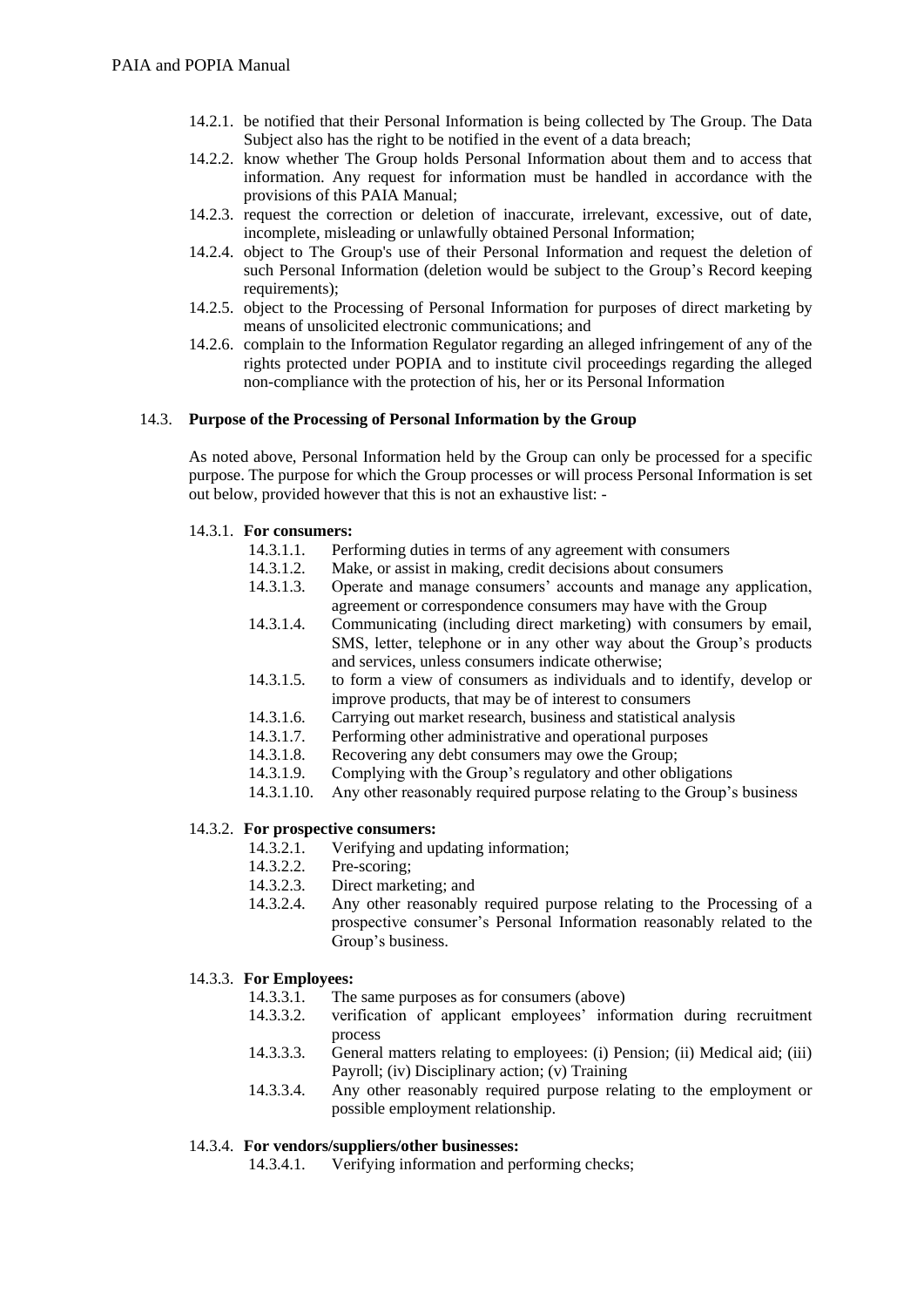- 14.3.4.2. Purposes relating to the agreement or business relationship or possible agreement or business relationships between the parties;
- 14.3.4.3. Payment of invoices;
- 14.3.4.4. Complying with the Group's regulatory and other obligations; and
- 14.3.4.5. Any other reasonably required purpose relating to the Group's business.

#### 14.4. **Categories of Data Subjects and Personal Information relating thereto**

In terms of section 1 of POPIA, a Data Subject may either be a natural or a juristic person. The Group may possess Records relating to suppliers, members, partners, contractors, service providers, staff and clients (tenants) which may be in connection with the following:

| <b>ENTITY TYPE</b>                                            | PERSONAL INFORMATION PROCESSED                                                                                                                                                                                                                                                                                                                                                                                                                                                                                                                                                                                                                                                                                                                                                                                                                                                    |  |  |  |
|---------------------------------------------------------------|-----------------------------------------------------------------------------------------------------------------------------------------------------------------------------------------------------------------------------------------------------------------------------------------------------------------------------------------------------------------------------------------------------------------------------------------------------------------------------------------------------------------------------------------------------------------------------------------------------------------------------------------------------------------------------------------------------------------------------------------------------------------------------------------------------------------------------------------------------------------------------------|--|--|--|
|                                                               |                                                                                                                                                                                                                                                                                                                                                                                                                                                                                                                                                                                                                                                                                                                                                                                                                                                                                   |  |  |  |
| <b>Clients/prospective clients:</b><br><b>Natural Persons</b> | (i) Names; (ii)Physical; postal and e-mail addresses;<br>(iii) Date of birth; (iv) ID number; (v) Passport number<br>and permit number; (vi) Tax related information; (vii)<br>Nationality;<br>(viii)<br>Gender;<br>(ix)Confidential<br>correspondence; (x) Banking details and financial<br>information; (xi) employment details; (xii) telephone<br>number; (xiii) marital status.                                                                                                                                                                                                                                                                                                                                                                                                                                                                                              |  |  |  |
| <b>Clients/Prospective Clients-</b>                           | (i) Names of contact persons; (ii) Name of Legal                                                                                                                                                                                                                                                                                                                                                                                                                                                                                                                                                                                                                                                                                                                                                                                                                                  |  |  |  |
| <b>Juristic Persons / Entities</b>                            | Entity; (iii) Registration Number; (iv) Physical and<br>Postal address and contact details; (v) Directors'<br>information; (vi) Banking and Financial information;<br>documents;<br>(vii)<br>Founding<br>(viii) Tax<br>related<br>information; (ix) authorised signatories, beneficiaries,<br>ultimate beneficial owners; (x) BBBEE information.                                                                                                                                                                                                                                                                                                                                                                                                                                                                                                                                  |  |  |  |
| <b>Contracted Service Providers</b>                           | (i) Names of contact persons; (ii) Name of Legal<br>Entity; (iii) Registration Number; (iv) Physical and<br>Postal address and contact details; (v) Financial<br>information; (vi) Founding documents; (vii) Tax<br>behaviour;<br>related<br>information;<br>signatories,<br>beneficiaries,<br>ultimate<br>beneficial<br>owners;<br>(viii)<br><b>BBBEE</b> information.                                                                                                                                                                                                                                                                                                                                                                                                                                                                                                           |  |  |  |
| <b>Employees / Directors</b>                                  | (i) Name and contact details; (ii) Identity number and<br>including<br>identity<br>documents<br>passports;<br>(iii)<br>Employment history and references; (iv) Banking and<br>financial details; (v) Details of payments to third<br>parties (deductions from salary); (vi) Employment<br>contracts; (vii) Remuneration/salary records; (viii)<br>Performance appraisals; (ix) Disciplinary records; (x)<br>Leave records; (xi) Training records; (xii) Biometric<br>(xiii) Information<br>relating to<br>information;<br>the<br>education,<br>financial,<br>criminal<br>history;<br>(xiv)<br>Information relating to race, gender, marital status,<br>national origin, age disability, language and birth; (xv)<br>correspondence<br>Confidential<br>sent<br>by<br>the<br>Employee/Director; (xvi) the views of opinions of<br>another individual about the Employee/Director. . |  |  |  |

14.5. The Group may supply Personal Information to the following recipients:

- 14.5.1. Any firm, organisation or person that the Group uses to collect payments and recover debts or to provide a service on its behalf:
- 14.5.2. Any firm, organisation or person that/who provides the Group with products or services;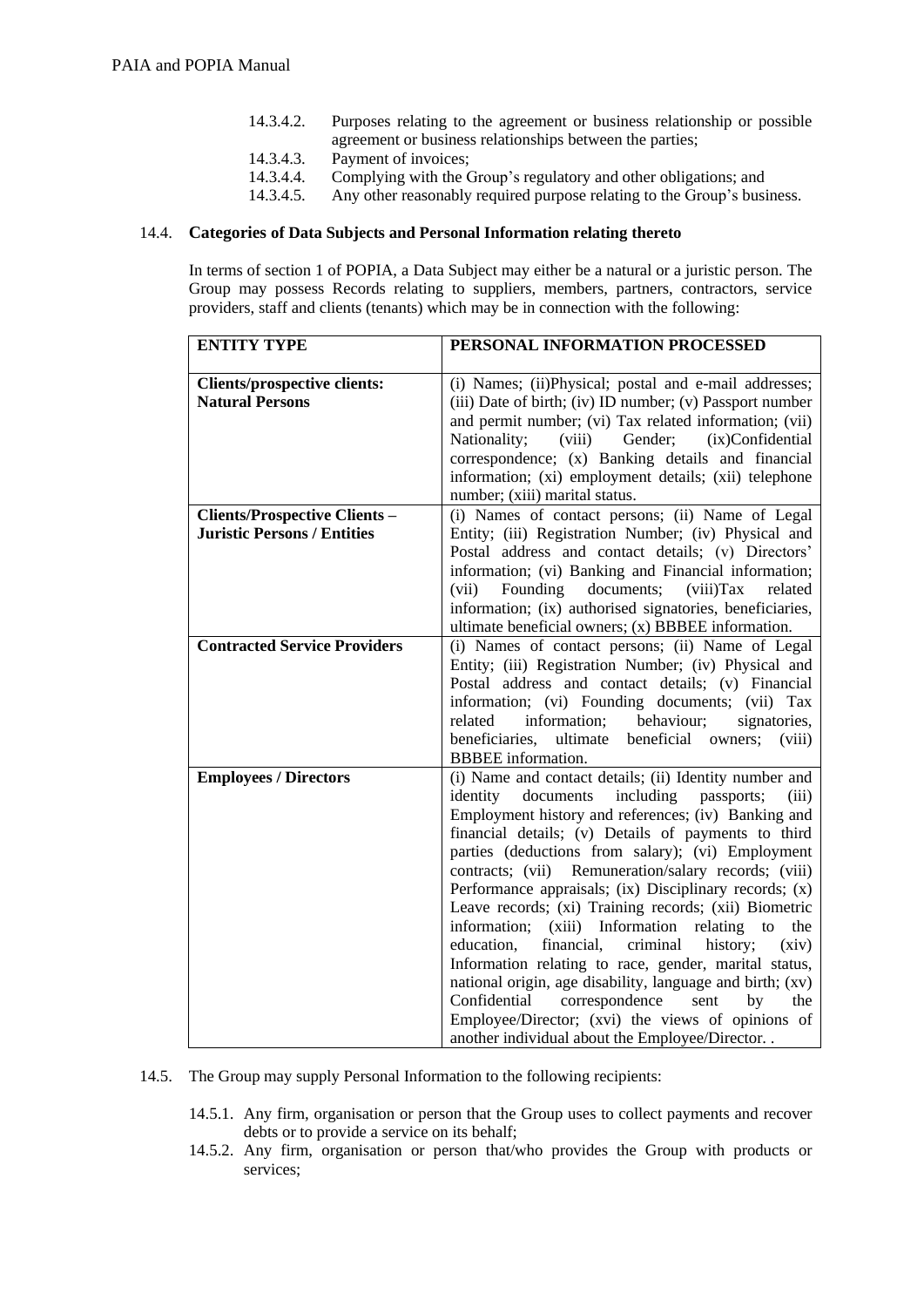- 14.5.3. Any payment system the Group uses;
- 14.5.4. Regulatory and governmental authorities or ombudsmen, or other authorities, including tax authorities, where the Group has a duty to share information;
- 14.5.5. Third parties to whom payments are made on behalf of employees;
- 14.5.6. Financial institutions from whom payments are received on behalf of Data Subjects;
- 14.5.7. Any other operator not specified;
- 14.5.8. Employees, contractors and temporary staff; and
- 14.5.9. Agents

#### 14.6. **Cross-border flows of Personal Information**

- 14.6.1. Section 72 of POPIA provides that Personal Information may only be transferred out of the Republic of South Africa if the:
	- 14.6.1.1. recipient country can offer such data an "adequate level" of protection. This means that its data privacy laws must be substantially similar to the Conditions for Lawful Processing as contained in POPIA; or
	- 14.6.1.2. Data Subject consents to the transfer of their Personal Information; or
	- 14.6.1.3. transfer is necessary for the performance of a contractual obligation between the Data Subject and the Responsible Party; or
	- 14.6.1.4. transfer is necessary for the performance of a contractual obligation between the Responsible Party and a third party, in the interests of the Data Subject; or
	- 14.6.1.5. the transfer is for the benefit of the Data Subject, and it is not reasonably practicable to obtain the consent of the Data Subject, and if it were, the Data Subject, would in all likelihood provide such consent.
- 14.6.2. When making authorized disclosures or transfers of Personal Information in terms of section 72 of POPIA, Personal Data may be disclosed to recipients located in countries which do not offer a level of protection for those data as high as the level of protection as South Africa.

#### 14.7. **General Description of Information Security Measures**

The Group employs up to date technology to ensure the confidentiality, integrity and availability of the Personal Information under its care. Measures include:

- 14.7.1. Firewalls;
- 14.7.2. Virus protection software and update protocols;
- 14.7.3. Logical and physical access control;
- 14.7.4. Secure setup of hardware and software making up the IT infrastructure;
- 14.7.5. Outsourced service providers who process Personal Information on behalf of the Group are contracted to implement security controls.

#### 14.8. **Objection to the Processing of Personal Information by a Data Subject**

Section 11(3) of POPIA and regulation 2 of the POPIA Regulations provides that a Data Subject may, at any time object to the Processing of his/her/its personal information in the prescribed form attached to this manual as Annexure B subject to exceptions contained in POPIA.

#### 14.9. **Request for correction or deletion of Personal Information**

Section 24 of POPIA and regulation 3 of the POPIA Regulations provides that a Data Subject may request for their Personal Information to be corrected/deleted in the prescribed form attached as Annexure C.

#### **15. REVISIONS TO THIS POLICY**

The Group may amend this Manual from time to time. It is available and accessible at [http://www.heriot.co.za](http://www.heriot.co.za/) or on request to the Group's designated Information Officer (being the person duly authorised by the head of the Group and appointed by the Group to act in this capacity).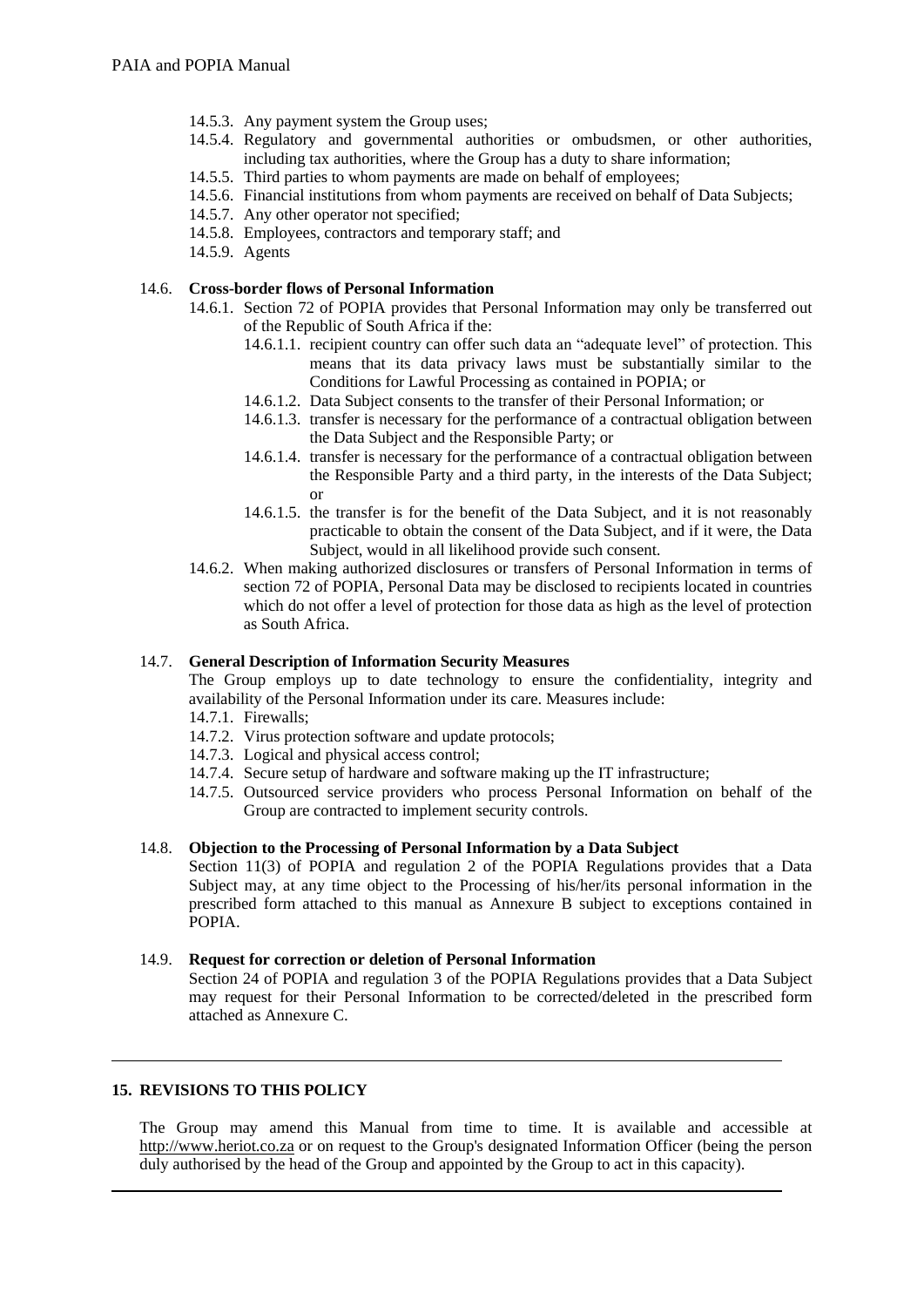#### **ANNEXURE A**

#### **REQUEST FOR ACCESS TO RECORD OF PRIVATE BODY**

(Section 53(1) of the Promotion of Access to Information Act, 2000 (Act No. 2 of 2000)

#### **[Regulation 10]**

#### **A. Particulars of private body**

The Head/Designated Person: \_\_\_\_\_\_\_\_\_\_\_\_\_\_\_\_\_\_\_\_\_\_\_\_\_\_\_\_\_\_\_\_\_\_\_\_\_\_\_\_\_\_\_\_\_\_\_\_

#### **B. Particulars of person requesting access to the record**

| (a) | The particulars of the person who requests access to the record must be given below.      |
|-----|-------------------------------------------------------------------------------------------|
| (b) | The address and/or fax number in the Republic to which the information is to be sent must |
|     | be aiven.                                                                                 |
| (c) | Proof of the capacity in which the request is made, if applicable, must be attached.      |

| _Telephone number: __________________________ |
|-----------------------------------------------|
|                                               |

Capacity in which request is made, when made on behalf of another person: \_\_\_\_\_\_\_

\_\_\_\_\_\_\_\_\_\_\_\_\_\_\_\_\_\_\_\_\_\_\_\_\_\_\_\_\_\_\_\_\_\_\_\_\_\_\_\_\_\_\_\_\_\_\_\_\_\_\_\_\_\_\_\_\_\_\_\_\_\_\_\_\_\_\_\_\_\_\_\_\_

#### **C. Particulars of person on whose behalf request is made**

*This section must be completed ONLY if a request for information is made on behalf of another person.*

Full names and surname:  $\Box$ 

Identity number: \_\_\_\_\_\_\_\_\_\_\_\_\_\_\_\_\_\_\_\_\_\_\_\_\_\_\_\_\_\_\_\_\_\_\_\_\_\_\_\_\_\_\_\_\_\_\_\_\_\_\_\_\_\_\_\_\_\_\_\_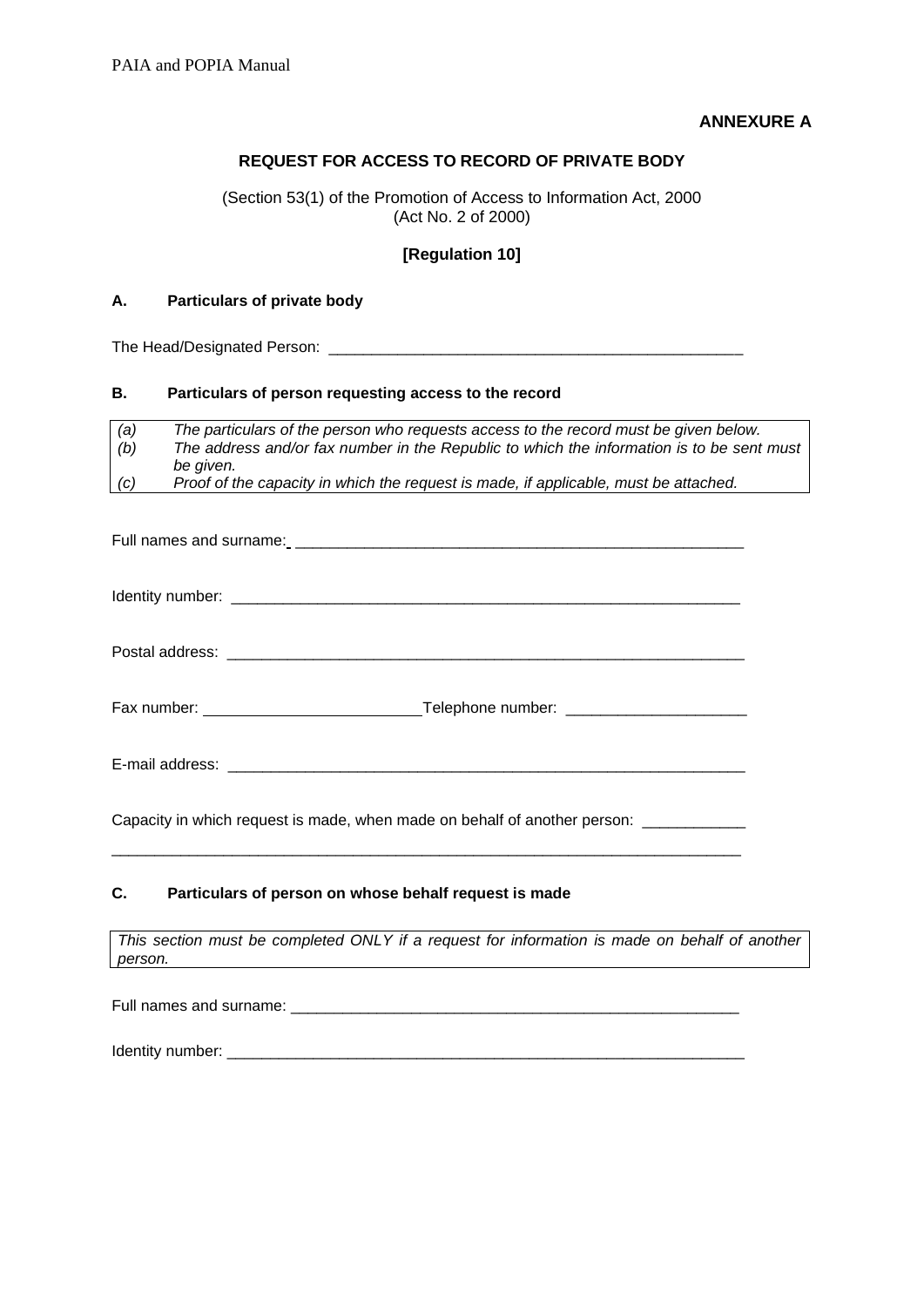#### **D. Particulars of record**

- *(a) Provide full particulars of the record to which access is requested, including the reference number if that is known to you, to enable the record to be located. (b) If the provided space is inadequate, please continue on a separate folio and attach it to*
- *this form. The requester must sign all the additional folios.*

 $\_$  ,  $\_$  ,  $\_$  ,  $\_$  ,  $\_$  ,  $\_$  ,  $\_$  ,  $\_$  ,  $\_$  ,  $\_$  ,  $\_$  ,  $\_$  ,  $\_$  ,  $\_$  ,  $\_$  ,  $\_$  ,  $\_$  ,  $\_$  ,  $\_$  ,  $\_$  ,  $\_$  ,  $\_$  ,  $\_$  ,  $\_$  ,  $\_$  ,  $\_$  ,  $\_$  ,  $\_$  ,  $\_$  ,  $\_$  ,  $\_$  ,  $\_$  ,  $\_$  ,  $\_$  ,  $\_$  ,  $\_$  ,  $\_$  ,

1. **Description of record or relevant part of the record:** \_\_\_\_\_\_\_\_\_\_\_\_\_\_\_\_\_\_\_\_\_\_\_

2**. Reference number, if available:** \_\_\_\_\_\_\_\_\_\_\_\_\_\_\_\_\_\_\_\_\_\_\_\_\_\_\_\_\_\_\_\_\_\_\_\_\_\_\_\_

3. **Any further particulars of record:** \_\_\_\_\_\_\_\_\_\_\_\_\_\_\_\_\_\_\_\_\_\_\_\_\_\_\_\_\_\_\_\_\_\_\_\_\_\_

#### **E. Fees**

| (a) | A request for access to a record, other than a record containing personal information about |
|-----|---------------------------------------------------------------------------------------------|
|     | yourself, will be processed only after a request fee has been paid.                         |
| (b) | You will be notified of the amount required to be paid as the request fee.                  |
| (c) | The fee payable for access to a record depends on the form in which access is required      |
|     | and the reasonable time required to search for and prepare a record.                        |
| (d) | If you qualify for exemption of the payment of any fee, please state the reason for         |
|     | exemption.                                                                                  |

Reason for exemption from payment of fees: \_\_\_\_\_\_\_\_\_\_\_\_\_\_\_\_\_\_\_\_\_\_\_\_\_\_\_\_\_\_\_\_\_\_\_\_\_

#### **F. Form of access to record**

*If you are prevented by a disability to read, view or listen to the record in the form of access provided for in 1 to 4 hereunder, state your disability and indicate in which form the record is required.* Disability: \_\_\_\_\_\_\_\_\_\_\_\_\_\_\_\_\_\_\_\_\_\_\_\_\_\_ Form in which record is required: \_\_\_\_\_\_\_\_

*Mark the appropriate box with an* **X***.*

*NOTES:*

- *(a) Compliance with your request in the specified form may depend on the form in which the record is available.*
- *(b) Access in the form requested may be refused in certain circumstances. In such a case you will be informed if access will be granted in another form.*
- *(c) The fee payable for access to the record, if any, will be determined partly by the form in which access is requested.*

#### 1**. If the record is in written or printed form:**

|              | copy of record*                                                                                      |  | inspection of record |  |                                 |  |  |  |
|--------------|------------------------------------------------------------------------------------------------------|--|----------------------|--|---------------------------------|--|--|--|
| $\mathbf{2}$ | If record consists of visual images                                                                  |  |                      |  |                                 |  |  |  |
|              | (This includes photographs, slides, video recordings, computer-generated images,<br>sketches, etc.): |  |                      |  |                                 |  |  |  |
|              | View the images                                                                                      |  | copy of the images*  |  | transcription of the<br>images* |  |  |  |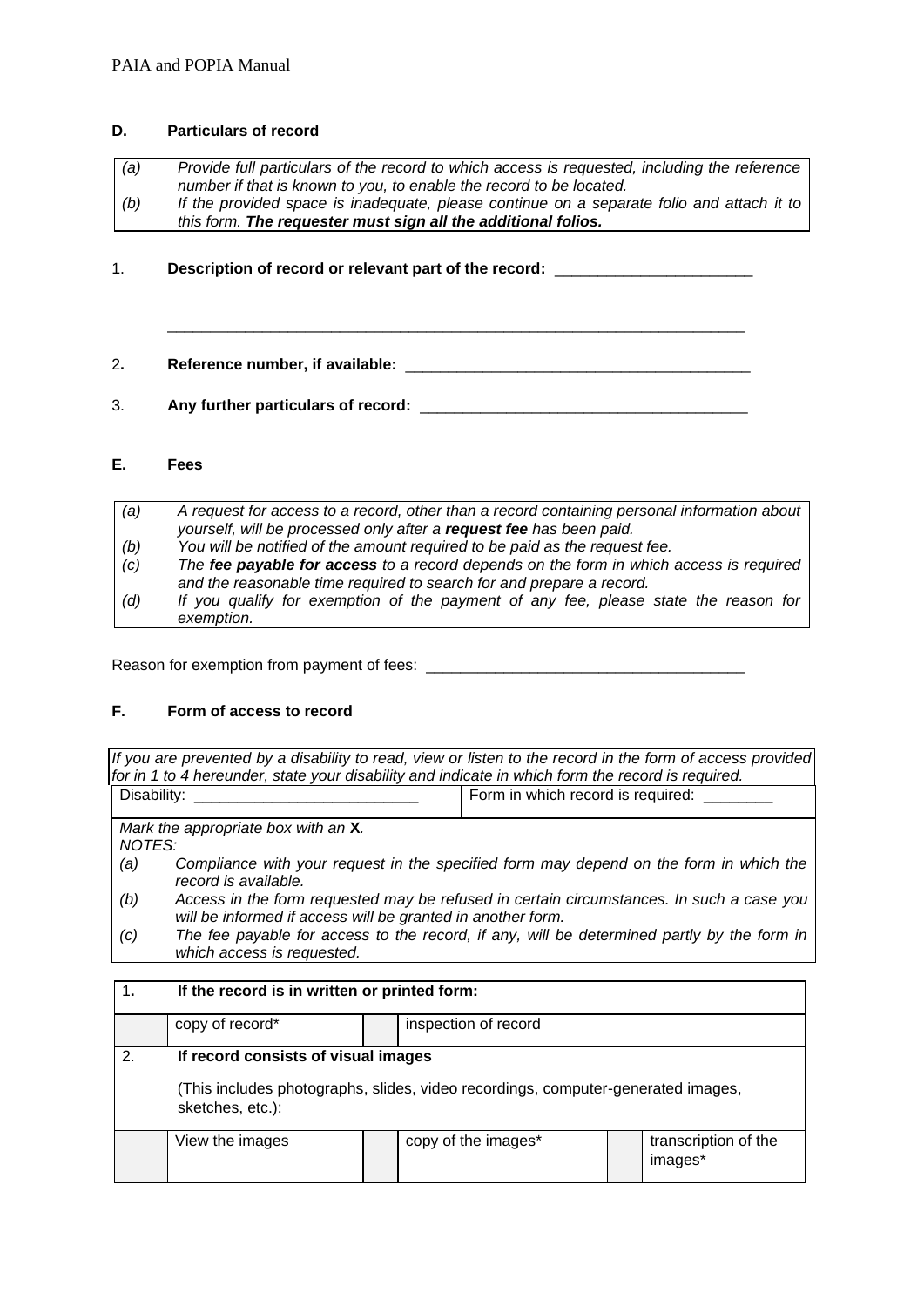| 3.                                                                                                                                               | If record consists of recorded words or information which can be reproduced in<br>sound: |  |                                                               |  |            |                                                          |  |  |
|--------------------------------------------------------------------------------------------------------------------------------------------------|------------------------------------------------------------------------------------------|--|---------------------------------------------------------------|--|------------|----------------------------------------------------------|--|--|
|                                                                                                                                                  | Listen to the soundtrack<br>(audio cassette)                                             |  | Transcription of soundtrack*<br>(Written or printed document) |  |            |                                                          |  |  |
| 4.                                                                                                                                               | If record is held on computer or in an electronic or machine-readable form:              |  |                                                               |  |            |                                                          |  |  |
|                                                                                                                                                  | printed copy of record*                                                                  |  | printed copy of information<br>derived from the record*       |  | disc)      | copy in computer<br>readable form*<br>(Stiffy or compact |  |  |
| *If you requested a copy or transcription of a record (above), do you wish the<br>copy or transcription to be posted to you? Postage is payable. |                                                                                          |  |                                                               |  | <b>YES</b> | <b>NO</b>                                                |  |  |

#### **G. Particulars of right to be exercised or protected**

*If the provided space is inadequate, please continue on a separate folio and attach it to this form. The requester must sign all the additional folios.*

- 1. Indicate which right is to be exercised or protected: \_\_\_\_\_\_\_\_\_\_\_\_\_\_\_\_\_\_\_\_\_\_\_
- 2. Explain why the record requested is required for the exercise or protection of the aforementioned right: \_\_\_\_\_\_\_\_\_\_\_\_\_\_\_\_\_\_\_\_\_\_\_\_\_\_\_\_\_\_\_\_\_\_\_\_\_\_\_\_\_\_\_\_\_\_\_\_\_

#### **H. Notice of decision regarding request for access**

*You will be notified in writing whether your request has been approved/denied. If you wish to be informed in another manner, please specify the manner and provide the necessary particulars to enable compliance with your request.*

\_\_\_\_\_\_\_\_\_\_\_\_\_\_\_\_\_\_\_\_\_\_\_\_\_\_\_\_\_\_\_\_\_\_\_\_\_\_\_\_\_\_\_\_\_\_\_\_\_\_\_\_\_\_\_\_\_\_\_\_\_\_\_\_\_\_\_

How would you prefer to be informed of the decision regarding your request for access to the record? \_\_\_\_\_\_\_\_\_\_\_\_\_\_\_\_\_\_\_\_\_\_\_\_\_\_\_\_\_\_\_\_\_\_\_\_\_\_\_\_\_\_\_\_\_\_\_\_\_\_\_\_\_\_\_\_\_\_\_\_\_\_\_\_\_\_

Signed at this this this day of the 20

#### **SIGNATURE OF REQUESTER / PERSON ON WHOSE BEHALF REQUEST IS MADE**

\_\_\_\_\_\_\_\_\_\_\_\_\_\_\_\_\_\_\_\_\_\_\_\_\_\_\_\_\_\_\_\_\_\_\_\_\_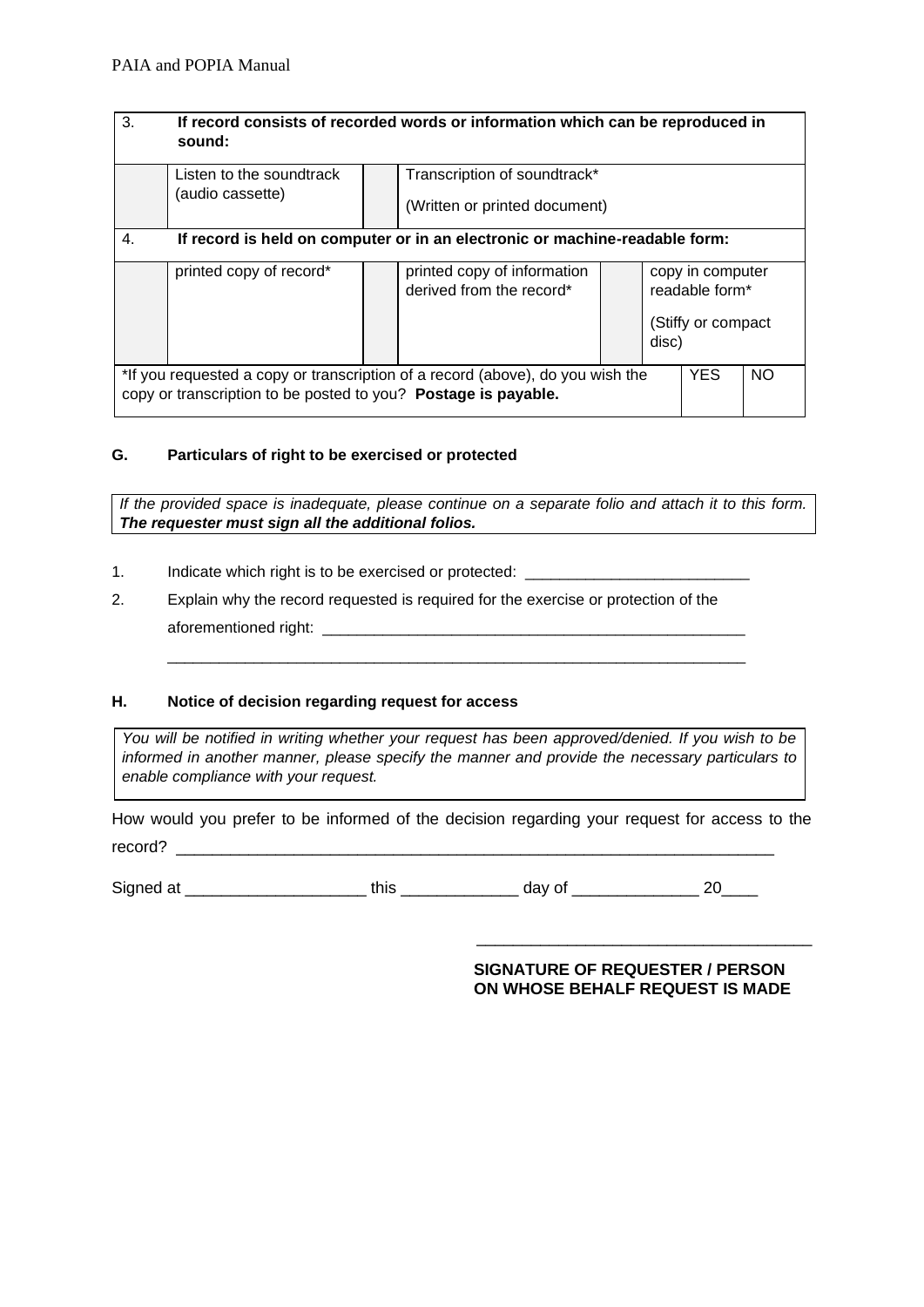## **OBJECTION TO THE PROCESSING OF PERSONAL INFORMATION IN TERMS OF SECTION 11(3) OF THE PROTECTION OF PERSONAL INFORMATION ACT, 2013 (ACT NO. 4 OF 2013)**

#### **REGULATIONS RELATING TO THE PROTECTION OF PERSONAL INFORMATION, 2018**

# [Regulation 2]

*Note:*

- *1. Affidavits or other documentary evidence as applicable in support of the objection may be attached.*
- *2. If the space provided for in this Form is inadequate, submit information as an Annexure to this Form and sign each page.*
- *3. Complete as is applicable.*

| $\mathsf{A}$                                 | <b>DETAILS OF DATA SUBJECT</b>                                                                                   |
|----------------------------------------------|------------------------------------------------------------------------------------------------------------------|
| Name(s) and                                  |                                                                                                                  |
| surname/ registered                          |                                                                                                                  |
| name of data subject:                        |                                                                                                                  |
| Unique Identifier/<br><b>Identity Number</b> |                                                                                                                  |
| Residential, postal or                       |                                                                                                                  |
| business address:                            |                                                                                                                  |
|                                              |                                                                                                                  |
|                                              | Code                                                                                                             |
| Contact number(s):                           |                                                                                                                  |
| Fax number / E-mail                          |                                                                                                                  |
| address:                                     |                                                                                                                  |
| B                                            | <b>DETAILS OF RESPONSIBLE PARTY</b>                                                                              |
| Name(s) and surname/                         |                                                                                                                  |
| Registeredname of                            |                                                                                                                  |
| responsible party:                           |                                                                                                                  |
| Residential, postal or<br>business address:  |                                                                                                                  |
|                                              |                                                                                                                  |
|                                              |                                                                                                                  |
|                                              | Code                                                                                                             |
| Contact number(s):                           |                                                                                                                  |
| Fax number/ E-mail                           |                                                                                                                  |
| address:                                     |                                                                                                                  |
| C                                            | REASONS FOR OBJECTION IN TERMS OF SECTION 11(1)(d) to (f) (Please<br>provide detailed reasons for the objection) |
|                                              |                                                                                                                  |
|                                              |                                                                                                                  |

Signed at .......................................... this...................... day of ...........................20………...

............................................................ *Signature of data subject/designated person*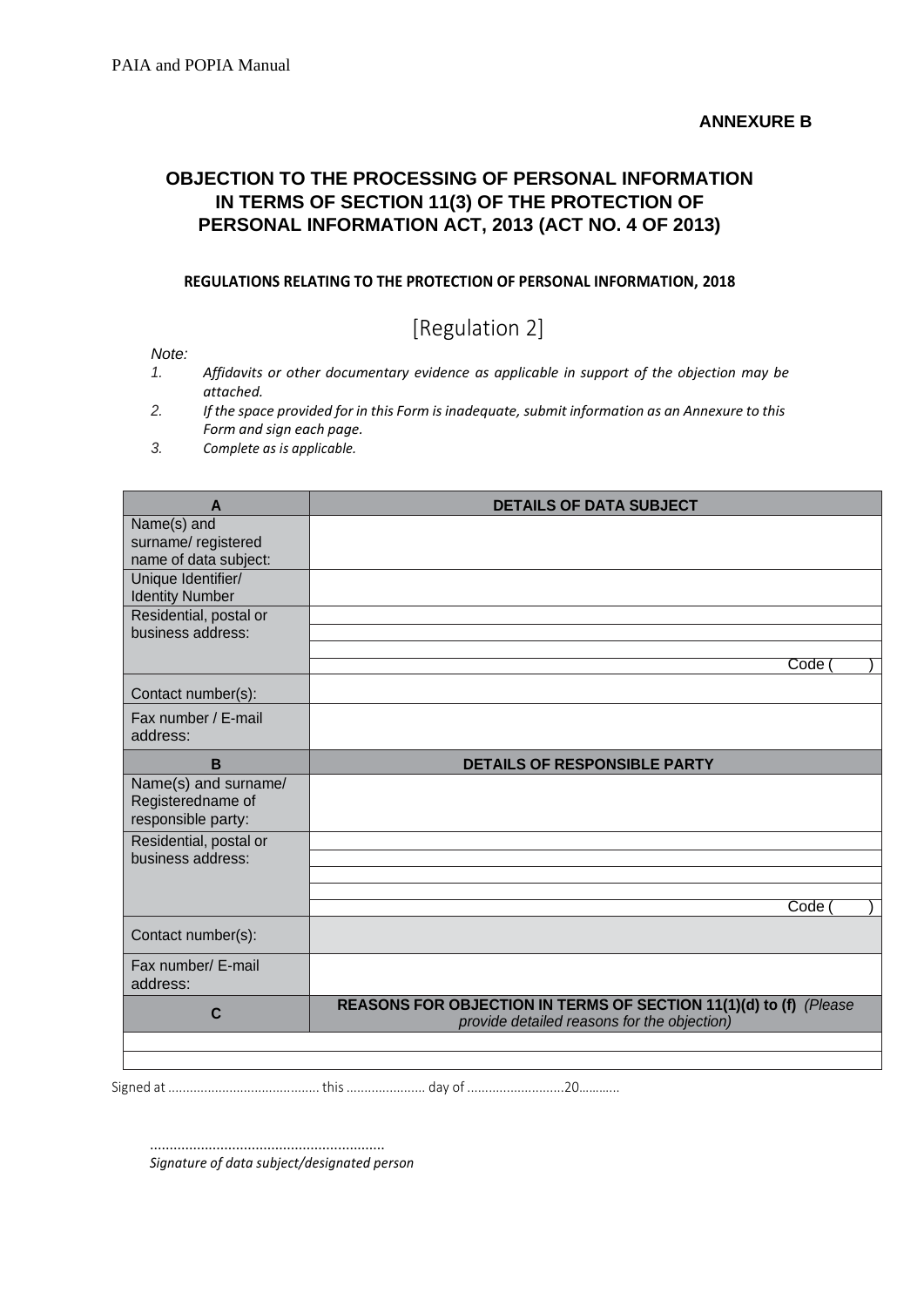# **Request for correction or deletion of personal information**

### **(Form 2 of the Regulations)**

#### **FORM 2**

#### **REQUEST FOR CORRECTION OR DELETION OF PERSONAL INFORMATION OR DESTROYING OR DELETION OF RECORD OF PERSONAL INFORMATION IN TERMS OF SECTION 24(1) OF THE PROTECTION OF PERSONAL INFORMATION ACT, 2013 (ACT NO. 4 OF 2013)**

#### **REGULATIONS RELATING TO THE PROTECTION OF PERSONAL INFORMATION, 2018**

[Regulation 3]

*Note:*

- *1. Affidavits or other documentary evidence as applicable in support of the request may be attached.*
- *2. If the space provided for in this Form is inadequate, submit information as an Annexure to thisForm and sign each page.*
- *3. Complete as is applicable.*

Mark the appropriate box with an "x".

#### **Request for:**



Correction or deletion of the personal information about the data subject which is in possession or under the control of the responsible party.



Destroying or deletion of a record of personal information about the data subject which is in possession or under the control of the responsible party and who is no longer authorised to retain the record of information.

| A                                                                       | <b>DETAILS OF THE DATA SUBJECT</b>  |  |
|-------------------------------------------------------------------------|-------------------------------------|--|
| Name(s)<br>and<br>surname $/$<br>name of data<br>registered<br>subject: |                                     |  |
| Unique identifier/<br>Identity Number:                                  |                                     |  |
| Residential, postal or<br>business address:                             |                                     |  |
|                                                                         | Code (                              |  |
| Contact number(s):                                                      |                                     |  |
| Fax number/E-mail<br>address:                                           |                                     |  |
| B                                                                       | <b>DETAILS OF RESPONSIBLE PARTY</b> |  |
| Name(s) and surname /<br>registered name of<br>responsible party:       |                                     |  |
| Residential, postal or<br>business address:                             | Code()                              |  |
| Contact number(s):                                                      |                                     |  |